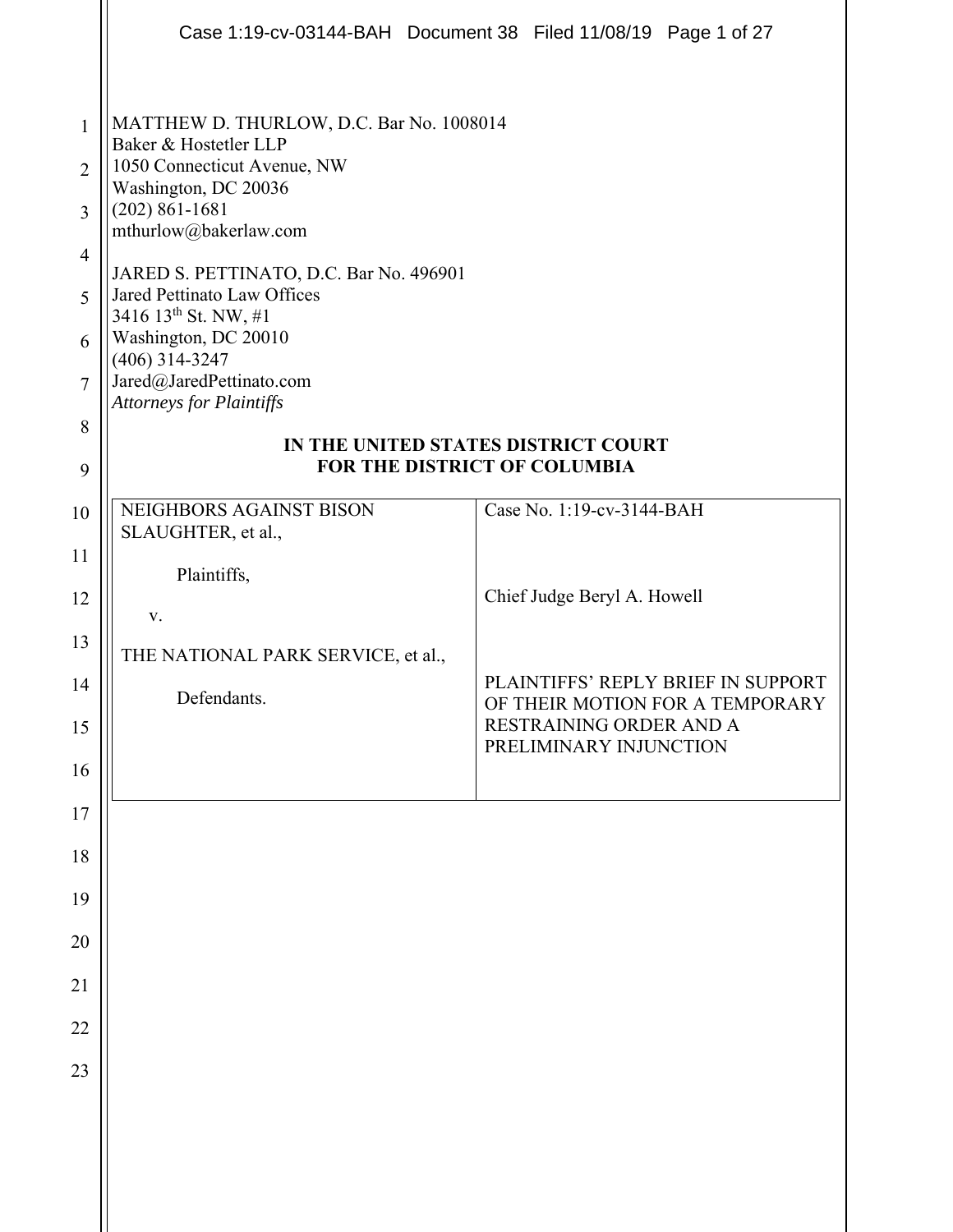## **TABLE OF CONTENTS**

1

| $\overline{2}$ |                                                                                               |
|----------------|-----------------------------------------------------------------------------------------------|
| 3              |                                                                                               |
|                |                                                                                               |
| $\overline{4}$ | I.                                                                                            |
| 5              | А.                                                                                            |
| 6              | The Statute of Limitations Does Not Bar Challenges to the 2019 Winter Decision 5<br><b>B.</b> |
| 7              | The Forest Service Arbitrarily and Capriciously Failed to Explain the Safety of<br>$C$ .      |
|                | The Park Service Arbitrarily and Capriciously decided to otherwise dispose of bison. 13<br>D. |
| 8              | The Park Service and Forest Service violated NEPA in the 2019 Winter Decision 16<br>E.        |
| 9              | The Seriously Different Picture Here Compels the Park Service and the Forest<br>F.            |
| 10<br>11       | The Impending Risk of Death and Illness from Bison Hunting in Beattie Gulch<br>П.             |
|                | А.                                                                                            |
| 12             | Federal Defendants have demonstrated no irreparable harm to themselves.  24<br><b>B.</b>      |
| 13             | C.                                                                                            |
| 14             |                                                                                               |
|                |                                                                                               |
| 15             |                                                                                               |
| 16             |                                                                                               |
| 17             |                                                                                               |
| 18             |                                                                                               |
| 19             |                                                                                               |
| 20             |                                                                                               |
| 21             |                                                                                               |
| 22             |                                                                                               |
| 23             |                                                                                               |
|                |                                                                                               |
|                | Neighbors Against Bison Slaughter v. Nat'l Park Serv., No. 1:19-cv-3144                       |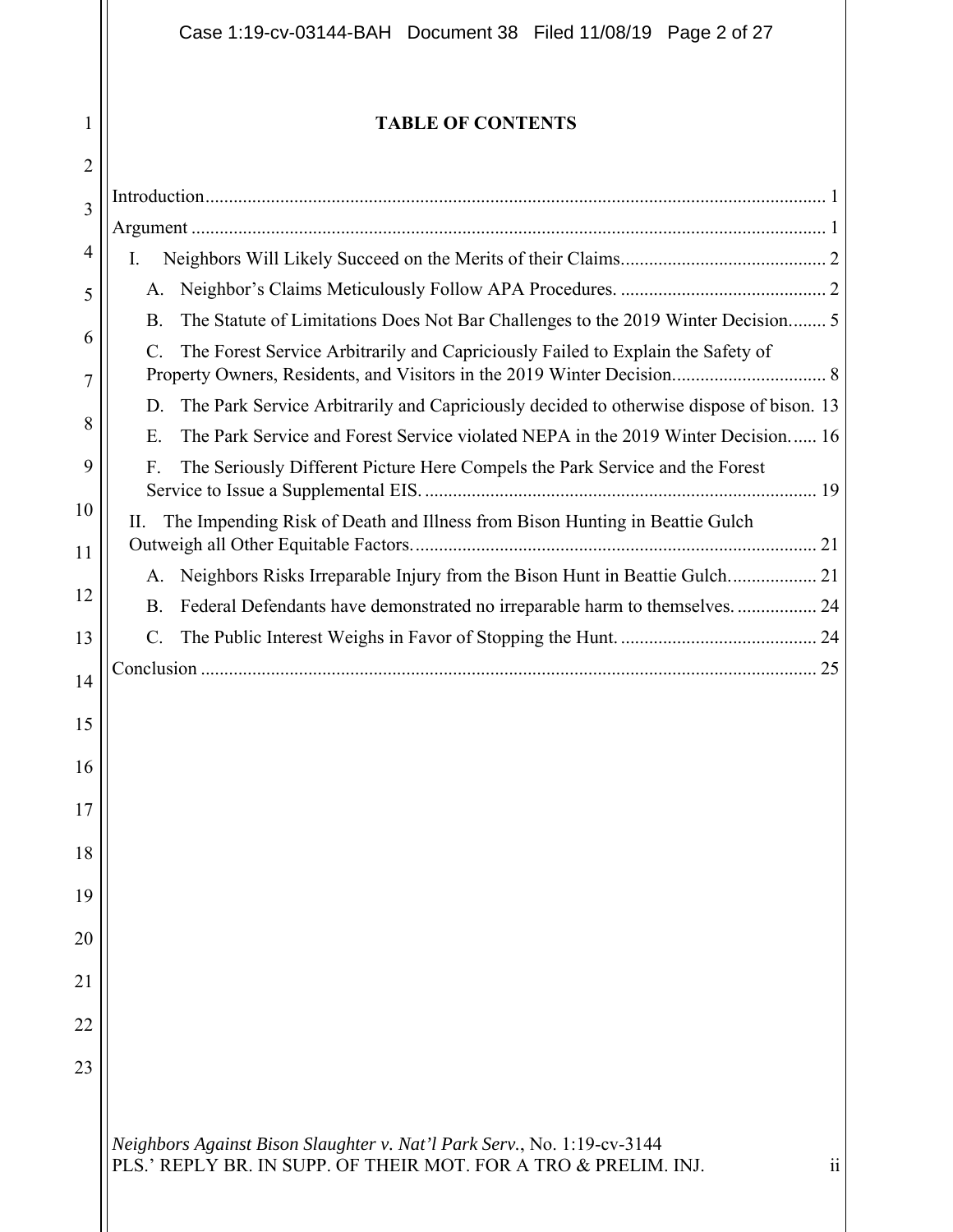1

### **INTRODUCTION**

2 3 4 5 6 7 8 The Park Service and the Forest Service approved a dangerous hunt in the 2019 Winter Decision.<sup>1</sup> They abused their discretion and arbitrarily and capriciously approved that Decision by failing to acknowledge their legal authority and obligation to analyze the public safety impacts of the intensifying, concentrated bison hunt in Beattie Gulch. The National Environmental Policy Act (NEPA), 42 U.S.C. § 4321 to 4370m-12, required that analysis before acting, and now requires them to complete a supplemental environmental impact statement (EIS) of the impacts that have arisen since 2000.

9 10 11 12 13 14 Montana recognizes the bison hunt is risking the lives of hunters, property owners, residents, and visitors to Yellowstone National Park.<sup>2</sup> Federal Defendants incorrectly believe they lack the power to do anything. This Court need not wait until someone dies or catches undulant fever from *Brucella abortus*; its broad, equitable authority allows it to stop the hunt. The regulatory breakdown at the Park Service and the Forest Service leave this Court as the last recourse to protect property owners, residents, and Yellowstone visitors in the Beattie Gulch neighborhood.

### **ARGUMENT**

16 17 18 19 20 Neighbors Against Bison Slaughter and Bonnie Lynn (Neighbors) have demonstrated fatal flaws in the decision-making process for the 2019 Winter Decision, and they have shown that the balance of the equities weighs in favor of issuing a preliminary injunction until the Park Service and the Forest Service compile their respective administrative records, and the Parties brief this case on cross-motions for summary judgment. Pls.' P. & A. in Supp. of Their Mot. for a TRO &

21

15

22 23 <sup>1</sup> [2019] Operating Procedures for the [Interagency Bison Management Plan (IBMP)] (Dec. 31, 2018), ECF No. 4-12.

 $2$  Letter from Montana Department of Fish, Wildlife and Parks (Montana Wildlife) to Interested Person (Sept. 2, 2018) (2018 Mont. Letter), ECF No. 4-11.

*Neighbors Against Bison Slaughter v. Nat'l Park Serv.*, No. 1:19-cv-3144 PLS.' REPLY BR. IN SUPP. OF THEIR MOT. FOR A TRO & PRELIM. INJ.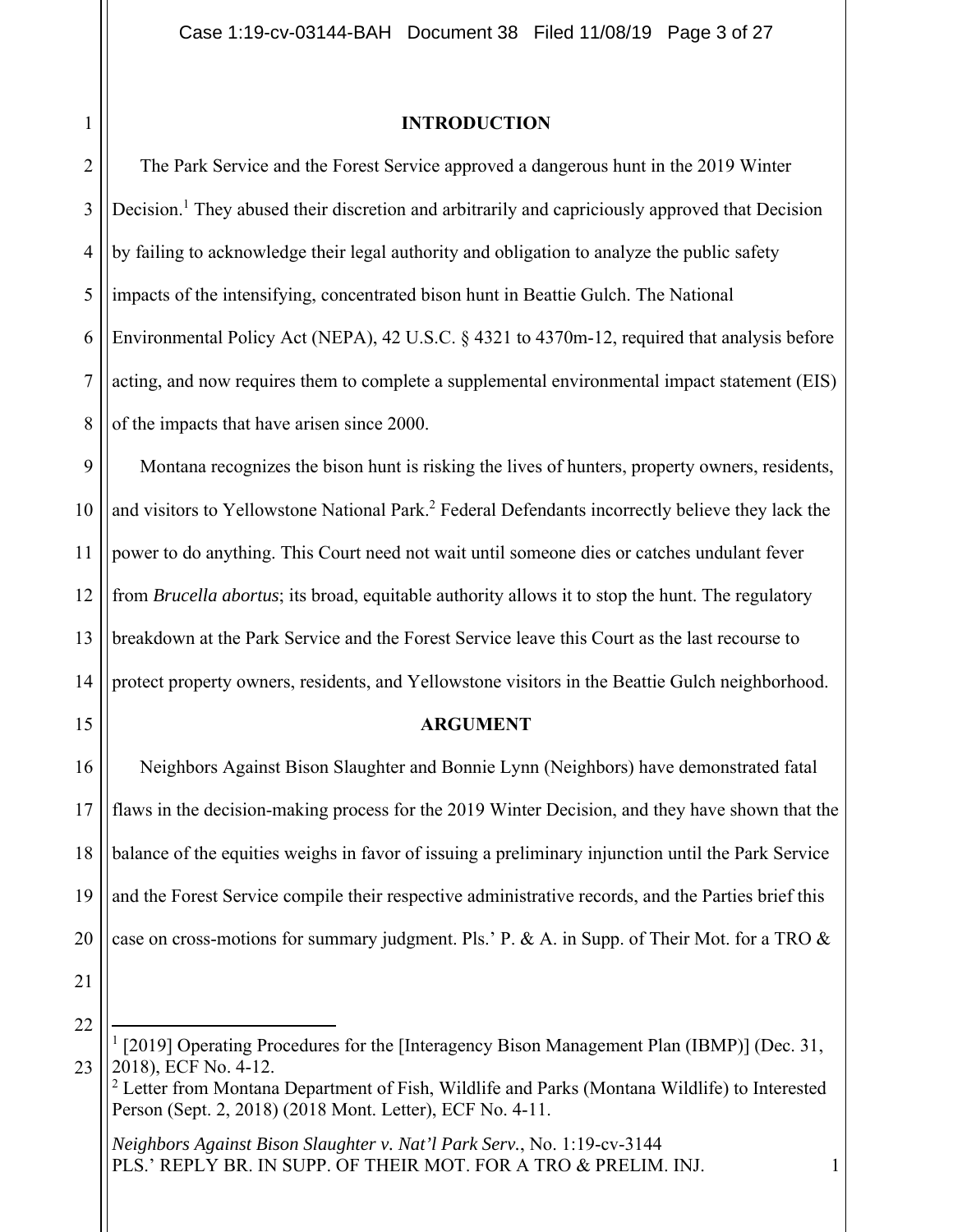1 2 Prelim. Inj. (Pls.' Br.) 18-36, ECF No. 4-1. The circumstances here compel the issuance of a preliminary injunction.

#### 3 **I. Neighbors Will Likely Succeed on the Merits of their Claims.**

4 5 6 7 8  $\overline{Q}$ 10 11 12 13 14 Federal Defendants effectively concede that they have violated the Administrative Procedure Act (APA), 5 U.S.C §§ 701-706, by failing to explain the 2019 Winter Decision. Federal Defendants filed two declarations to explain their rationale. Decl. of Timothy C. Reid, ECF No. 25-1; Decl. of Mary C. Erickson, ECF No. 25-3. But courts reject agencies' "*post hoc* rationalizations." *Motor Vehicle Mfrs. Ass'n of the U.S., Inc. v. State Farm Mut. Auto. Ins. Co.* (*State Farm*), 463 U.S. 29, 50 (1983). "If the agency has not considered all relevant factors, . . . the proper course, except in rare circumstances, is to remand to the agency for additional investigation or explanation." *Fla. Power & Light Co. v. Lorion*, 470 U.S. 729, 744 (1985). Because Federal Defendants have failed to consider all relevant factors of the bison hunt at the time they made their decision to approve the 2019 Winter Decision, Neighbors will prevail on their claims.

15

A. Neighbor's Claims Meticulously Follow APA Procedures.

16 17 18 19 20 21 22 23 *Neighbors Against Bison Slaughter v. Nat'l Park Serv.*, No. 1:19-cv-3144 PLS.' REPLY BR. IN SUPP. OF THEIR MOT. FOR A TRO & PRELIM. INJ. Federal Defendants appeared to express confusion over the claims Neighbors brought whether they qualify as Section 706(1) claims or Section 706(2) claims. [Fed. Defs.'] Second Corrected Opp. to Pls.' Mot. for a TRO & Prelim. Inj. (FD Br.) 14, 19, ECF No. 34-1. Contrary to Federal Defendants' assertions, Neighbors' claims meticulously follow APA mechanics. Congress issued the APA "to organize and unify preexisting methods of obtaining judicial review of agency action, *e.g.*, by making it clear that anyone 'adversely affected or aggrieved within the meaning of a relevant statute' could obtain review of 'agency action.' 5 U.S.C. § 702." *Cousins v. Sec'y of the U.S. Dept. of Transp.*, 880 F.2d 603, 605 (1st Cir. 1989) (Breyer, J.). The APA allows judicial review of "a broad spectrum of administrative actions." *Abbott*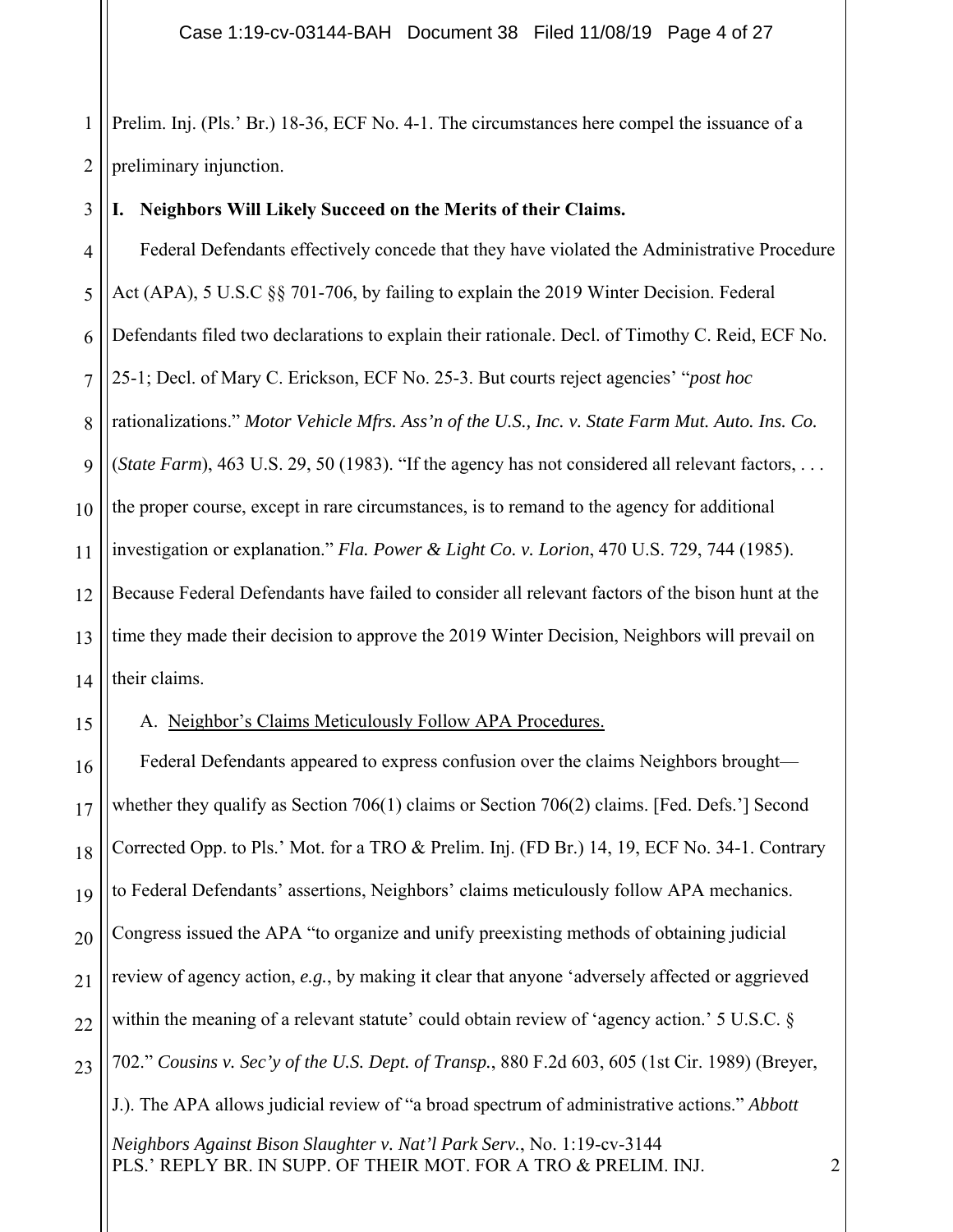1 2 3 4 5 6 7 8  $\overline{Q}$ 10 11 12 13 14 15 16 17 18 19 20 21 *Labs. v. Gardner*, 387 U.S. 136, 140 (1967) (quotations omitted), *abrogated on other grounds by Califano v. Sanders*, 430 U.S. 99 (1977). Courts give the APA's "generous review provisions" a "hospitable interpretation." *Id.* at 140-41. Section 706(1) claims differ from 706(2) claims by whether the agency has failed to act or has already acted. Neighbors brought claims under both. 1. *Section 706(2) Describes the Process for Challenging Final Agency Actions.*  Neighbors brought its first three claims under Section 706(2). By signing the 2019 Winter Decision, the Park Service and Forest Service violated the Forest Service Organic Act, 16 U.S.C. § 551, and its regulations; the Yellowstone Management Act Amendments, Act of January 24, Pub. L. No. 67-395, 43 Stat. 1174, 1214 (1923), codified at 16 U.S.C. § 36; and NEPA. Section 706(2) addresses completed, final agency actions. When a plaintiff designates a final agency action, and then demonstrates a flaw that aggrieves it, Section 706(2) directs courts to set aside that agency action. The APA defines an "agency action" as "the whole or a part of an agency rule, order, license, sanction, relief, or the equivalent or denial thereof." 5 U.S.C. § 551(13). The United States Court of Appeals for the District of Columbia Circuit called this term 'expansive." *Fund for Animals, Inc. v. U.S. Bureau of Land Mgmt.*, 460 F.3d 13, 19 (D.C. Cir. 2006). Congress intended it to "to cover comprehensively every manner in which an agency may exercise its power." *Whitman v. Am. Trucking Ass'ns, Inc.*, 531 U.S. 457, 478 (2001). Under Section 706(2), plaintiffs bear the burden of specifying the final agency action that is adversely affecting or aggrieving them. 5 U.S.C. §§ 702, 704; *Fund for Animals*, 460 F.3d at 18 n.4. Agency actions qualify as final if and only if (a) they "mark the consummation of the agency's decisionmaking process" and do not qualify as "merely tentative or interlocutory," and

23 *v. Spear*, 520 U.S. 154, 177-78 (1997) (quotations and citations omitted).

22

*Neighbors Against Bison Slaughter v. Nat'l Park Serv.*, No. 1:19-cv-3144 PLS.' REPLY BR. IN SUPP. OF THEIR MOT. FOR A TRO & PRELIM. INJ.

(b) they determine "rights or obligations" or "legal consequences will flow" from them. *Bennett*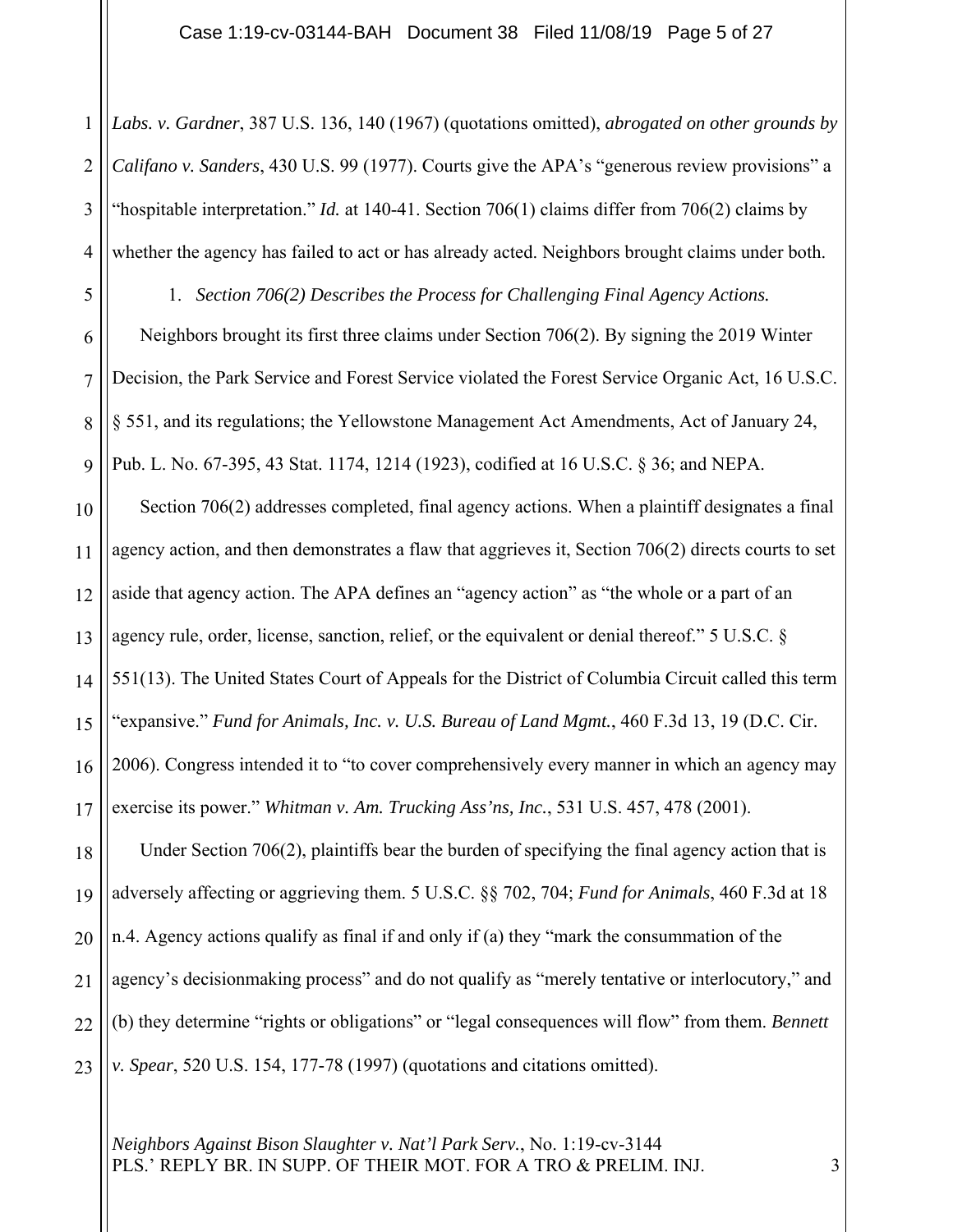1 2 3 4 5 6 7 8 9 10 11 12 13 14 After a plaintiff designates a final agency action, the plaintiff bears the burden of demonstrating flaws in the decision. *City of Olmsted Falls v. FAA*, 292 F.3d 261, 271 (D.C. Cir. 2002). Those flaws include arbitrary and capricious decisions, abuses of discretion, actions "not in accordance with law," actions "contrary to constitutional right, power, privilege, or immunity," actions "short of statutory right," and actions taken "without observance of procedure required by law  $\ldots$ ." 5 U.S.C. § 706(2)(A)-(F). When a plaintiff shows a flaw that aggrieves it, 706(2) empowers courts to "hold unlawful and set aside" the final agency action. Neighbors designated the 2019 Winter Decision as the final agency action that adversely affected them. That decision approved of Montana "maintain[ing] jurisdiction for management of bison outside Yellowstone National Park in Montana." 2019 Winter Decision at 5. It approved the hunting seasons for Montana and for the Tribes. *Id.* at 6-7. It decided where "bison will be allowed," approved conditions for hunting bison, promised to coordinate over hunting bison, and decided how to let bison out of Yellowstone for hunters to shoot them. *Id.* at 6-9. The 2019 Winter Decision suffers from several, major flaws.

# 15

16

17

18

19

20

21

22

2. *In Section 706(1), Congress Described the Process for Claiming That the Law Required an Agency to Act.* 

Neighbors brought its fourth claim, for a supplemental EIS, under 706(1). NEPA required Federal Defendants to analyze new, significant impacts unforeseen in the 2000 IBMP Record of Decision (ROD), ECF No. 4-16. Section 706(1) empowers courts to "compel agency action unlawfully withheld or unreasonably delayed." But it only allows courts to compel "discrete agency action that [an agency] is *required to take*." *Norton v. S. Utah Wilderness All.*, 542 U.S. 55 (2004) (*SUWA*). Under Section 706(1), a plaintiff bears the burden of identifying a legal duty, and then demonstrating either that the agency failed to fulfill it unlawfully, or that the agency

<sup>23</sup>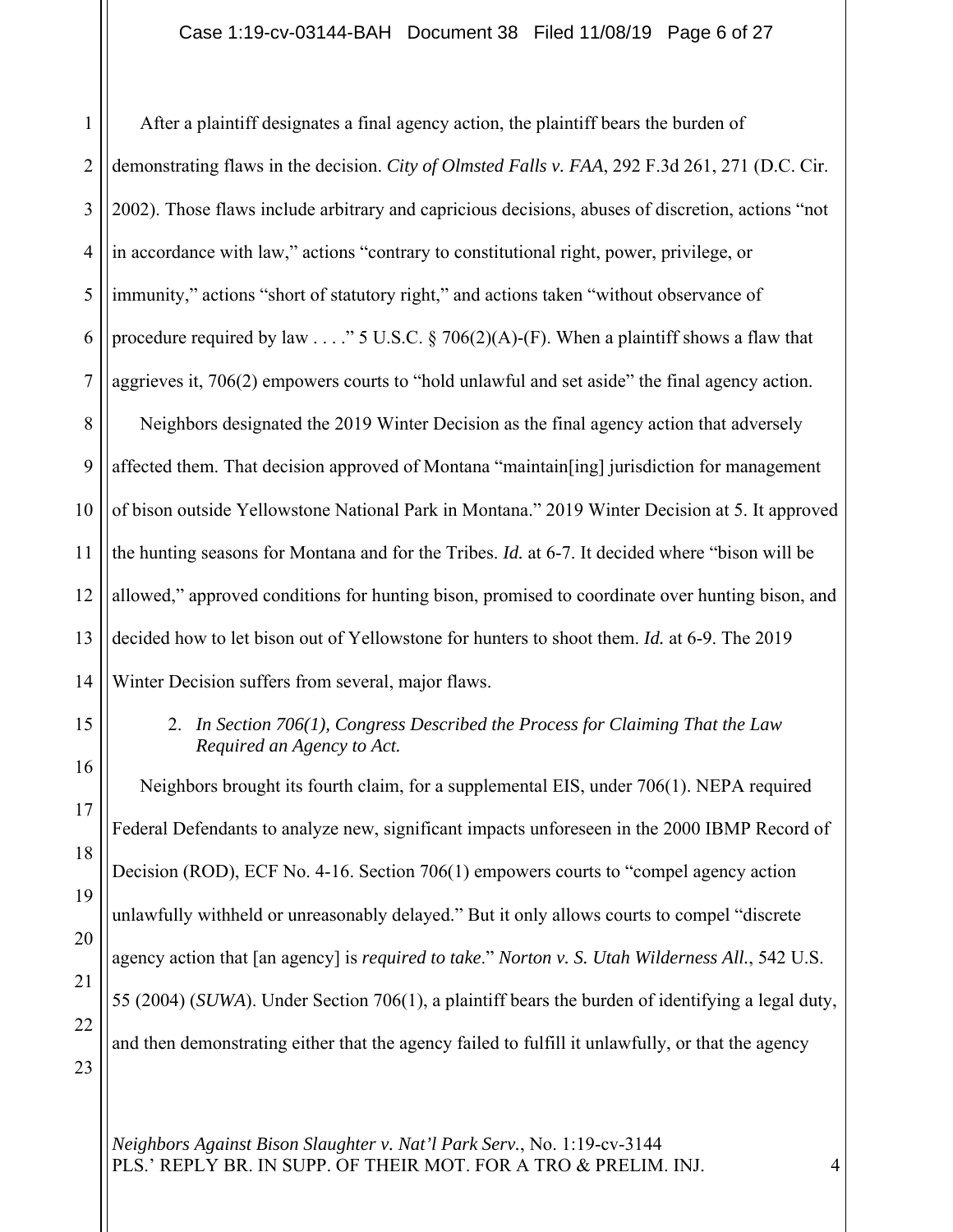1 2 unreasonably delayed satisfying it. When a plaintiff does so, Section 706(1) requires the court to "compel" the agency to complete that duty.

B. The Statute of Limitations Does Not Bar Challenges to the 2019 Winter Decision.

3

4 5 6 7 8  $\overline{Q}$ Federal Defendants argue that the six-year statute of limitations has run. FD Br. 16-17, 24- 25, 27-28, 30-31; *see* 28 U.S.C. § 2401(a) ("[E]very civil action commenced against the United States shall be barred unless the complaint is filed within six years after the right of action first accrues."). They contend that the 2019 Winter Decision qualifies as an "implementation[] of the action discussed in the IBMP EIS and approved in the IBMP ROD," and that the six-year statute of limitations for the IBMP ROD protects implementations of it. *Id.* at 24; In other words,

10 11 12 although a lack of ripeness protected the IBMP ROD until the concentrated bison hunt in Beattie Gulch escalated fifteen years later; they argue that, now, the claims are too late. The 28 U.S.C. § 2401(a) statute of limitations, however, does not bar claims like this.

13 14 15 16 17 18 19 20 21 In the rulemaking context, D.C. Circuit has held that, "when an agency seeks to apply the rule, those affected may challenge that application on the grounds that it conflicts with the statute from which its authority derives . . . ." *Weaver v. Fed. Motor Carrier Safety Admin.*, 744 F.3d 142, 145 (D.C. Cir. 2014) (quotations omitted) (collecting cases); *Citizens for Responsibility & Ethics v. FEC*, 243 F. Supp. 3d 91, 100 (D.D.C. 2017) (Howell, C.J.) (rejecting a Section 2401(a) argument under *Weaver*). As a direct analogy here, the 2019 Winter Decision is applying the IBMP ROD through the 2019 Winter Decision, so Neighbors "may challenge that application on the grounds that [the IBMP ROD] conflicts" with the Forest Service Organic Act, the Yellowstone Management Act Amendments, and NEPA. *Id.*

22 23 *Neighbors Against Bison Slaughter v. Nat'l Park Serv.*, No. 1:19-cv-3144 PLS.' REPLY BR. IN SUPP. OF THEIR MOT. FOR A TRO & PRELIM. INJ. The Supreme Court has reached this same conclusion in the land management context. In *Ohio Forestry Association, Inc. v. Sierra Club*, the Supreme Court dismissed a claim on a broad, programmatic decision as unripe when later, site-specific decisions would flesh out the abstract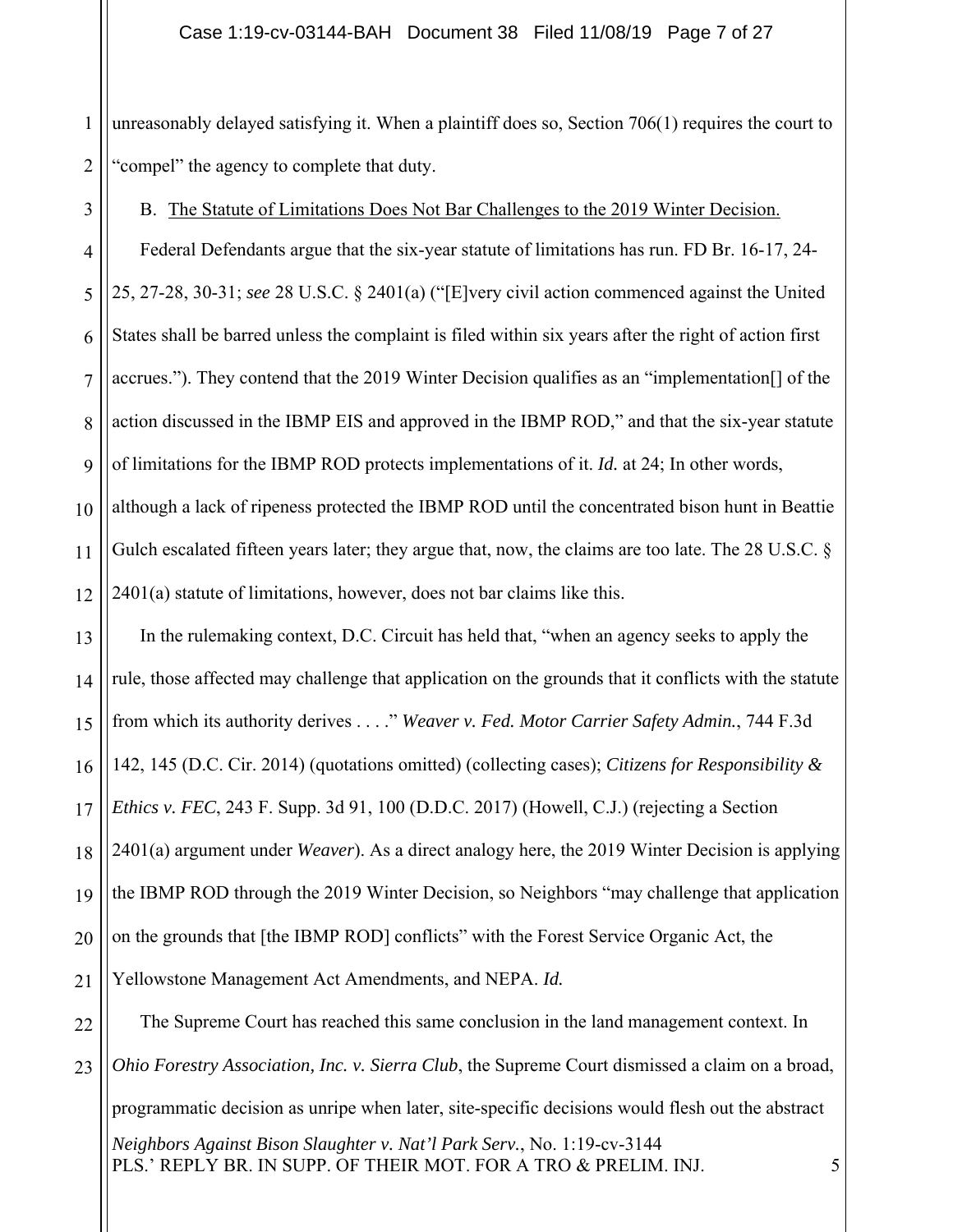### Case 1:19-cv-03144-BAH Document 38 Filed 11/08/19 Page 8 of 27

disagreements and improve courts' ability to rule on claims. 523 U.S. 726, 736-37 (1998).

2 3 4 5 6 7 8 9 10 Although the Court dismissed the immediate challenges to a broad, programmatic decision as premature, it recognized that plaintiffs could make those claims eventually, through site-specific plans "when harm is more imminent and more certain." *Id.* at 734; *see*, *e.g.* 40 C.F.R. § 1502.20. "Any such later challenge might also include a challenge to the lawfulness of the [broad] Plan if (but only if) the [broad] Plan then matters, *i.e.*, if the [broad] Plan *plays a causal role* with respect to the future, then-imminent, harm from [the future action]." *Ohio Forestry*, 523 U.S. at 734 (emphasis added). A plaintiff's ability to challenge broad analyses through site-specific decisions arises from the straightforward principle that an agency acts arbitrarily and capriciously by relying on an arbitrary and capricious analysis.

11 12 13 14 15 By pointing to the IBMP ROD to justify its analysis and decision, Federal Defendants admit that the 2000 IBMP ROD "play[s] a causal role" over the 2019 Winter Decision. FD Br. 25, 27; *Ohio Forestry*, 523 U.S. at 734. Therefore, under *Ohio Forestry*, each IBMP annual operations plan starts its own statute of limitations, and under any operations plan, the plaintiff can bring claims against the IBMP ROD.<sup>3</sup>

16 17 18 Federal Defendants contend that the statute of limitations shields all conclusions and analysis in the 2000 IBMP EIS because the 2019 Winter Decision did not "re-open" that decision. FD Br. 28. The reopening doctrine does not apply because *Weaver* controls. 744 F.3d at 145.

19

1

20

<sup>21</sup> 22 <sup>3</sup> If Federal Defendants argue that *Ohio Forestry* precludes the NEPA claims because the statute of limitations began running in 2000, that argument would misstate *Ohio Forestry*. There, the Supreme Court recognized that, "a person with standing who is injured by a failure to comply with the NEPA procedure may complain of that failure at the time the failure takes place, for the claim can never get riper." 523 U.S. at 737. Here, Neighbors had no standing in 2000 and the

<sup>23</sup> 2000 IBMP ROD did not injure anyone within six years. Only since 2015 have the problems in Beattie Gulch become apparent. Summary Report from the [IBMP] Meeting 7 (Aug. 6, 2015), ECF No. 4-47.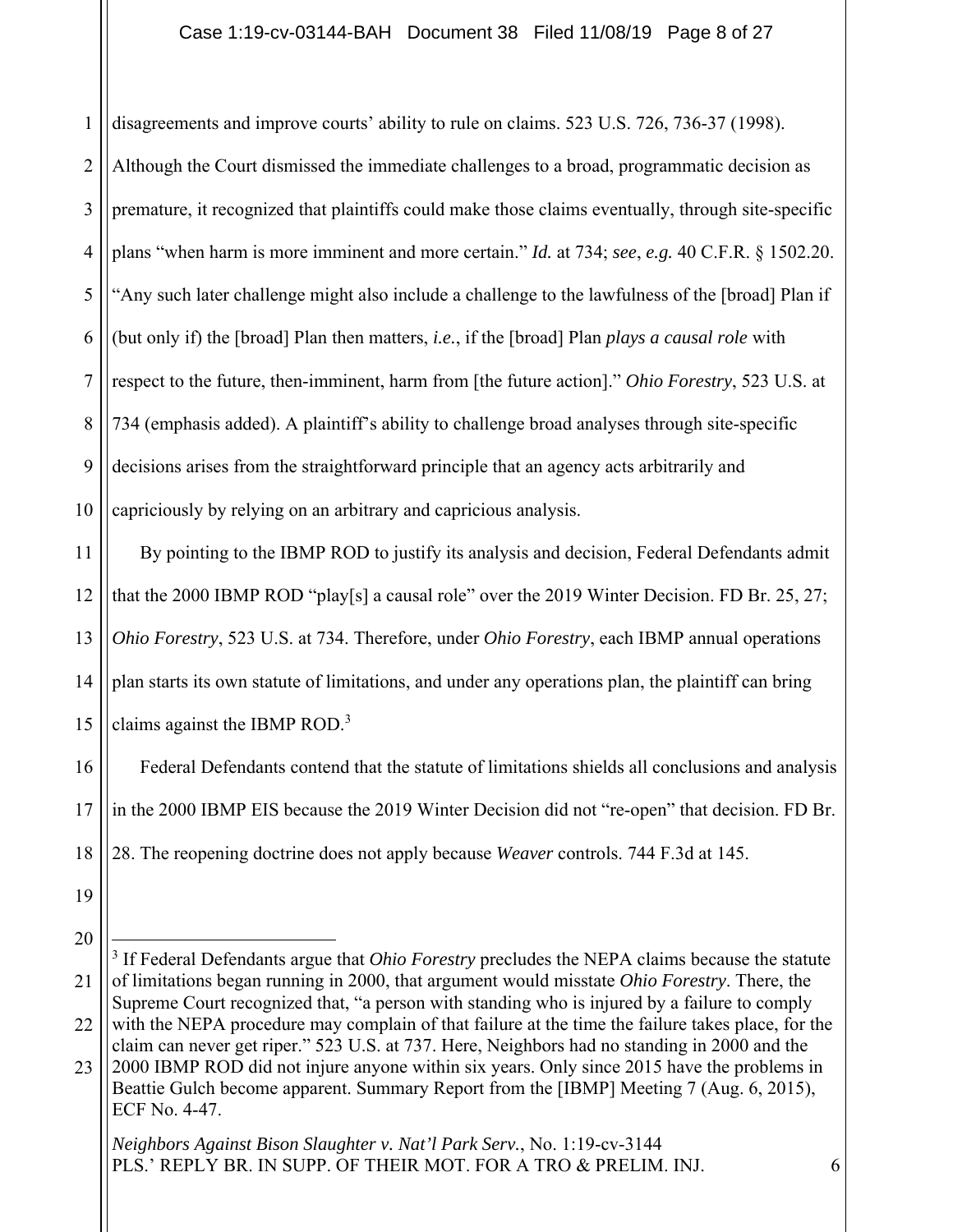1 2 3 4 5 6 7 8 9 Even if the reopening doctrine applied, each operations plan would reopen the IBMP ROD under these circumstances. In the context of rulemaking, the D.C. Circuit has explained that courts allow plaintiffs to make "an otherwise stale challenge" when "the agency opened the issue up anew, and then reexamined and reaffirmed its prior decision." *NRDC v. EPA*, 571 F.3d 1245, 1265 (D.C. Cir. 2009) (quotations and alterations omitted). Courts also allow claims based on a "constructive reopening," if the new decision "significantly alters the stakes of judicial review as the result of a change [to the prior decision] *that could have not been reasonably anticipated*." *Id.* at 1266 (emphasis added). Constructive reopening requires a "sea change" in the circumstances. *Id.* That sea change happened here.

10 11 12 13 14 15 16 17 Neighbors are not finding legal flaws with some long-standing agency action; they are challenging new agency actions that have escalated bison hunting impacts in ways completely unforeseeable in 2000. The 2000 IBMP ROD authorized no hunting at all. IBMP ROD 15. In recent implementation decisions, like the 2019 Winter Decision, the number of bison kills has increased; the number of hunters has increased.<sup>4</sup> The sea change has happened. Even Montana has concluded the bison hunt in Beattie Gulch is dangerous. 2018 Mont. Letter. Because of that sea change, the 2019 Winter Decision constructively reopened the IBMP ROD to new APA claims.

18 19 Because not even one year has passed since the Park Service and Forest Service issued the 2019 Winter Decision on December 31, 2018, no statute of limitations has run.

20

<sup>21</sup> 22 <sup>4</sup> Federal Defendants dismiss Neighbors' counts of bison kills in Beattie Gulch by arguing that the numbers in the IBMP reports refer to the larger "Gardiner Hunting District." FD Br. 8-9. Their insufficiently granular records do not reflect the reality. A Forest Service Ranger

<sup>23</sup> acknowledge that the "[f]iring line effect (occurs just as bison step out of YNP and into Beattie Gulch)—driving bison back into the Park where they can't be hunted and preventing dispersal to a larger area available to bison throughout northern portion of the Gardiner Basin."), Summary Report from the [IBMP] Meeting 11 (Aug. 6, 2015), ECF No. 4-47.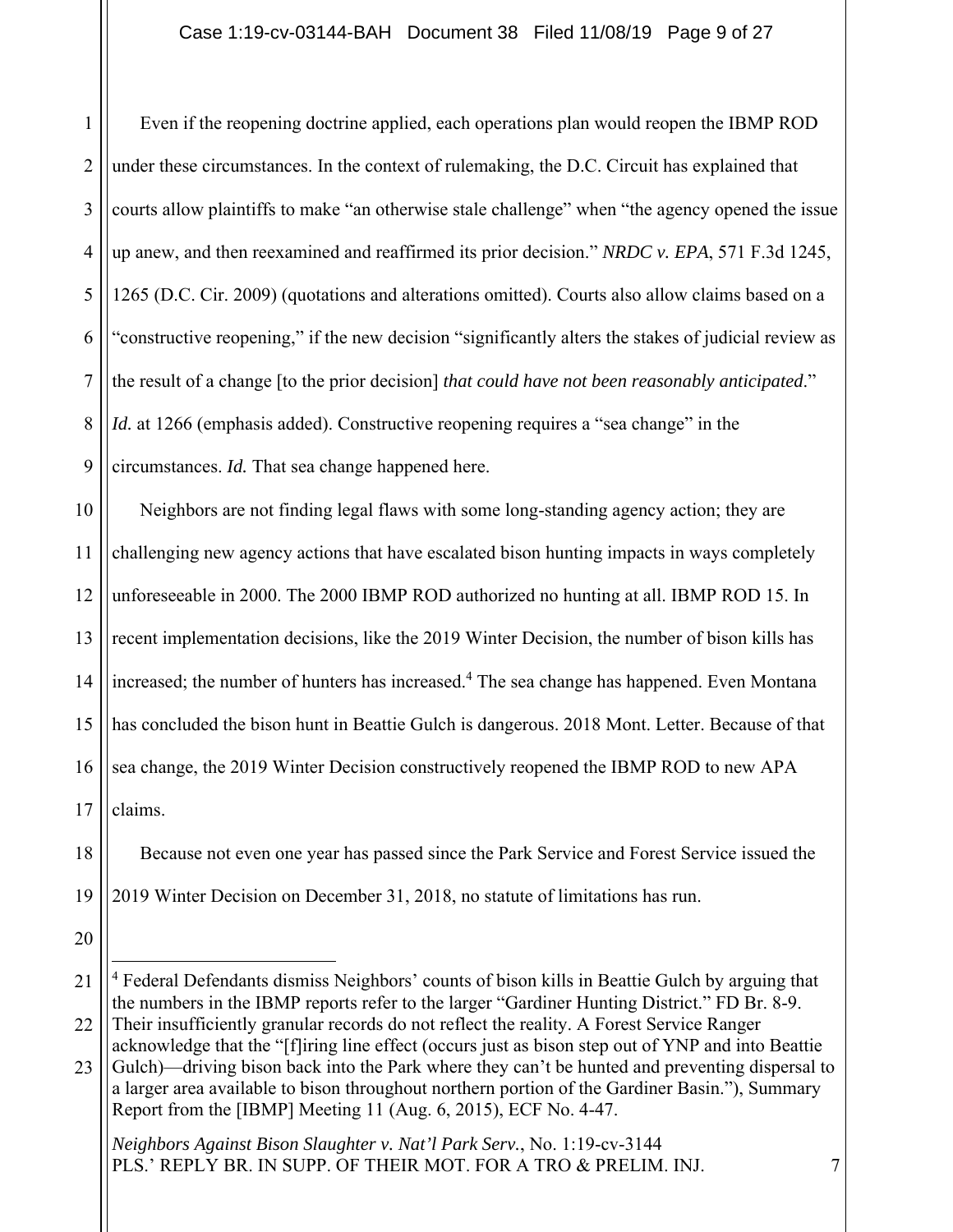Case 1:19-cv-03144-BAH Document 38 Filed 11/08/19 Page 10 of 27

|                 | $\mathbf 1$    |
|-----------------|----------------|
|                 | $\overline{2}$ |
|                 | 3              |
|                 | 4              |
|                 | 5              |
|                 | 6              |
|                 | $\overline{7}$ |
|                 | 8              |
|                 | 9              |
|                 | 10             |
|                 | 11             |
|                 | 12             |
|                 | 13             |
|                 | 14             |
|                 | 15             |
|                 | 16             |
|                 | 17             |
|                 | 18             |
|                 | 19             |
|                 | 20             |
| $\overline{21}$ |                |

C. The Forest Service Arbitrarily and Capriciously Failed to Explain the 2019 Winter Decision's impacts on the Safety of Property Owners, Residents, and Visitors.

22 In their opening brief, Neighbors showed that, in the 2019 Winter Decision, the Forest Service violated the APA by failing to explain the safety impacts on property owners, residents, and visitors by closing Beattie Gulch to bison hunting. Pls.' Br. 18-21. Neighbors pointed to the Forest Service's authority under its Organic Act, 16 U.S.C. § 551, and its regulatory authorization to close areas for "Public health or safety." 36 C.F.R. § 261.53(e). Pls.' Br. 18-21.5 Because the Forest Service failed to consider closing Beattie Gulch for public safety, the APA directs the Court to set aside the 2019 Winter Decision. In response, Federal Defendants argue that they "have taken no final agency action to 'approve' hunting on the Gallatin National Forest." FD Br. 14, 16.<sup>6</sup> The facts contradict that argument. The Forest Service approved bison hunting in Beattie Gulch by signing the 2019 Winter Decision. That document describes bison hunting operations in Beattie Gulch: "The IBMP members . . . have agreed that the harvest of bison will be a preferred method for managing their abundance and distribution . . . ." 2019 Winter Decision 6. "Each summer," IBMP agencies including the Forest Service "coordinate with each other and the [other tribes] regarding bison harvest objectives." *Id.* • "[T]he tribal command post at Beattie Gulch may be attended by staff from [IBMP] agencies including the Forest Service], depending on their availability." *Id.* at 8.  $<sup>5</sup>$  This APA claim differs from the NEPA claims that the D.C. Circuit rejected in *Mayo v*.</sup> *Reynolds*, 875 F.3d 11, 22 (D.C. Cir. 2017) (cited by FD Br. 25-26, 29). There, the plaintiffs did not make "an arbitrary and capricious challenge to the Park Service's annual decisions," but "fault[ed] the Park Service for not preparing a NEPA analysis each year during the fifteen-year term of the 2007 Plan." *Id.* Regardless of NEPA's intricacies, the APA requires agencies to act reasonably in every final agency action. 5 U.S.C. § 706(2).  $6$  Federal Defendants point to a post-decision statute to justify the 2019 Winter Decision. FD Br.

23 15-16; John D. Dingell, Jr. Conservation, Management, and Recreation Act, Pub. L. 116-9 § 4102, 133 Stat. 580, 757 (2019), codified at 16 U.S.C. §§ 7912-13. That statute is irrelevant. That 2019 statute cannot demonstrate the Forest Service acted reasonably in 2018. Courts may not accept "counsel's *post hoc* rationalizations for agency action." *State Farm*, 463 U.S. at 50.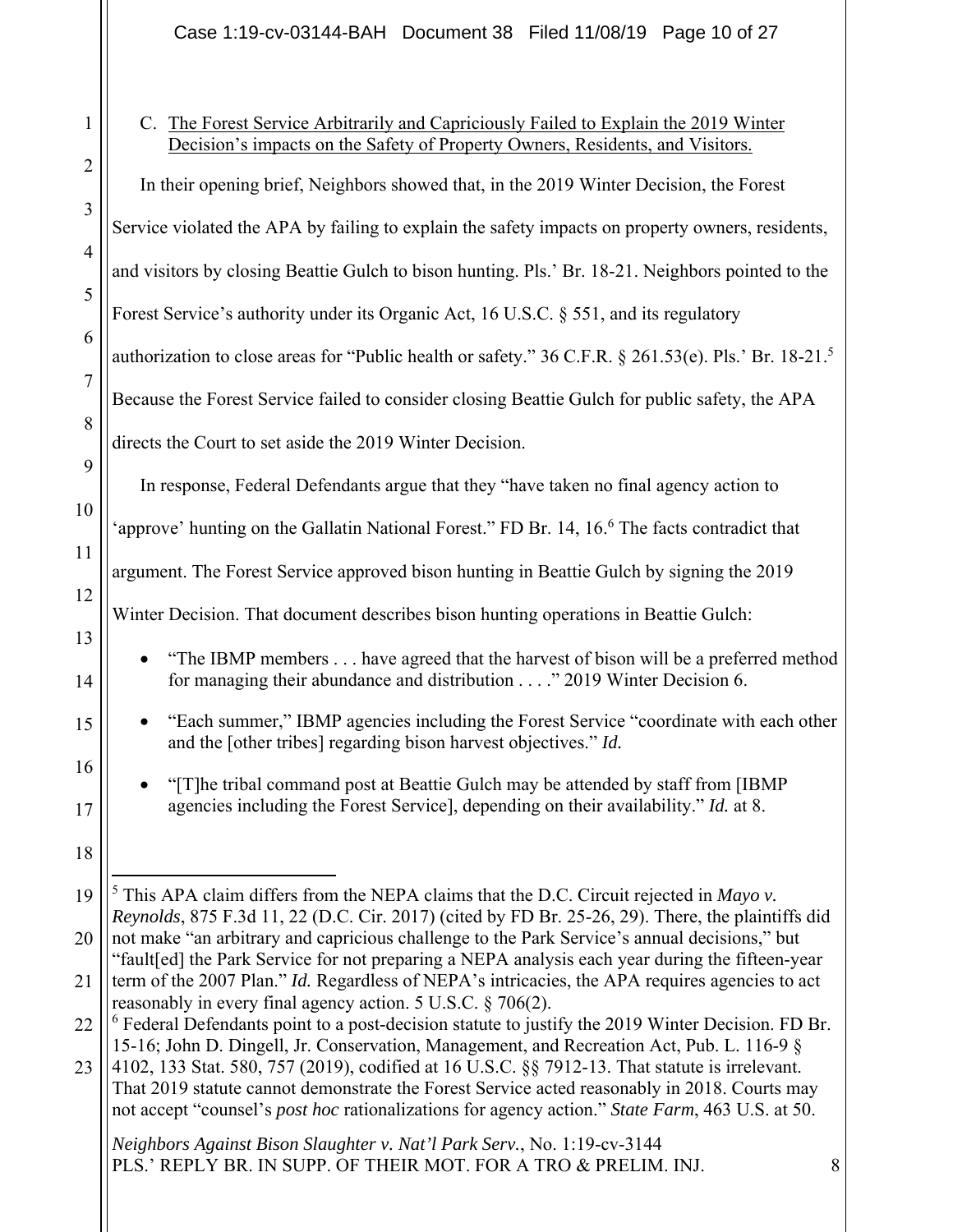| $\mathbf{1}$   | The Forest Service arbitrarily and capriciously signed the 2019 Winter Decision without                                                                                                     |
|----------------|---------------------------------------------------------------------------------------------------------------------------------------------------------------------------------------------|
| $\overline{2}$ | considering the possibility of closing Beattie Gulch to hunting. It violated the APA by "entirely                                                                                           |
| 3              | fail [ing] to consider an important aspect of the problem" State Farm, 463 U.S. at 43.                                                                                                      |
| $\overline{4}$ | Federal Defendants argue that Neighbors "misunderstand[] the cooperative federalism                                                                                                         |
| 5              | scheme that governs wildlife management on National Forest System lands." FD Br. 17. They                                                                                                   |
| 6              | argue that Congress has not given the Forest Service authority "to manage bison on the Gallatin                                                                                             |
| $\overline{7}$ | National Forest" Id. But it appears to be Federal Defendants that misunderstand Forest                                                                                                      |
| 8              | Service policy. As the Forest Service argued in a case on sage grouse:                                                                                                                      |
| 9              | Federal lands are federal property, to be managed by federal agencies on the basis of<br>valid delegations of authority pursuant to the Property Clause of the Constitution. See,           |
| 10             | e.g., Kleppe [v. New Mexico, 426 U.S. 529, 542 (1976)]. This power to manage federal<br>lands "includes the power to regulate and protect the wildlife living there." <i>Id.</i> at 540-41. |
| 11             | State laws, regulations and plans may generally apply to federal lands to some degree, but<br>they cannot displace federal laws, regulations or plans and are ultimately subject to         |
| 12             | preemption by the United States' sovereign authority. U.S. Const. art. VI, cl. 2; Kleppe,<br>426 U.S. at 543; Wyoming v. United States, 279 F.3d 1214, 1227 (10th Cir. 2002).               |
| 13             | Fed. Defs.' Combined Mem. P. & A. in Supp. of Cross-Mot. for Summ. J. 23 (citation omitted),                                                                                                |
| 14             | Otter v. Jewell, No. 1:15-cv-1566-EGS, ECF No. 55-1. Inconsistent legal positions demonstrate                                                                                               |
| 15             | arbitrary and capricious decision-making. See Bauer v. DeVos, 325 F. Supp. 3d 74, 109 (D.D.C.                                                                                               |
| 16             | 2018) (Randolph, J.). Neighbors are not asking the Forest Service to manage bison, but only to                                                                                              |
| 17             | analyze the possibility of closing Beattie Gulch for the safety of property owners, residents, and                                                                                          |
| 18             | visitors. The Forest Service failed at this very narrow, procedural task.                                                                                                                   |
| 19             | In their opening brief, Neighbors pointed out arbitrary and capricious contradictions in the                                                                                                |
| 20             | Forest Service's decisions: the Forest Service claims to have no jurisdiction over bison hunting                                                                                            |
| 21             | in Beattie Gulch, but it has closed some areas of Beattie Gulch to bison hunting for public safety.                                                                                         |
| 22             | Pls.' Br. 18-19. In response, the Forest Service amended its previously-submitted declaration and                                                                                           |
| 23             | now asserts it has "limited authority to prohibit hunting," while attaching Beattie Gulch closure                                                                                           |
|                |                                                                                                                                                                                             |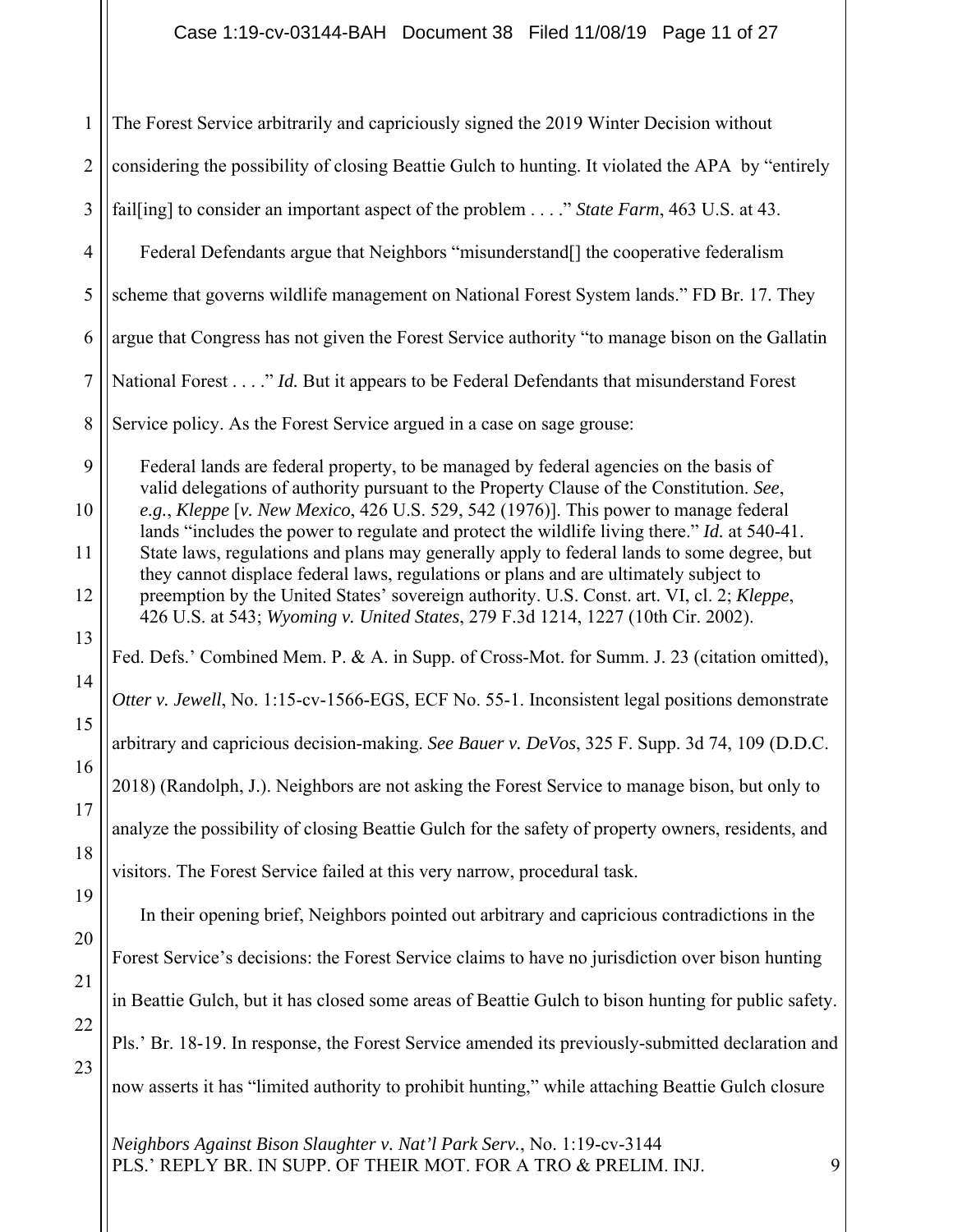1 2 3 4 5 6 7 orders demonstrating the authority it previously denied having at all. FD Br. 4; ECF Nos. 25-6 to -8, 34.<sup>7</sup> It could make no more striking an example of arbitrariness and capriciousness. The Forest Service's claims of "limited authority" without identifying the statute or regulation that limits their authority, contradict the broad authorities Congress gave the Forest Service to manage its lands. The 1897 Forest Service Organic Act, 16 U.S.C. § 551, and 36 C.F.R. § 261.53(e) give the Forest Service authority to close areas for public safety—regardless of bison hunting there.

8 9 10 11 Because Federal Defendants cannot explain their contradiction, they recast Neighbors' claims as claims Federal Defendants believe they can defeat. The Supreme Court, however, has recognized plaintiffs as the "masters of the complaint," so Neighbors' articulations of their own claims control. *See Caterpillar Inc. v. Williams*, 482 U.S. 386, 395 (1987).

12 13 14 15 16 17 18 19 20 Federal Defendants first assert that Neighbors brought a "'stand-alone' APA claim." FD Br. 18. They contend that Neighbors failed to identify a relevant statute or how any "'decision' could be 'arbitrary and capricious" when the Forest Service lacks that authority. *Id.* To be clear, Neighbors are arguing that the 2019 Winter Decision adversely affected and aggrieved them, that the Organic Act gives the Forest Service authority to close Beattie Gulch to bison hunting, and that the Forest Service failed to explain why it declined to do so to protect property owners, residents, and visitors. The Forest Service arbitrarily and capriciously ignored Montana Wildlife's conclusion that the hunt is dangerous. 2018 Mont. Letter. The Forest Service violated the APA by "entirely fail[ing] to consider an important aspect of the problem . . . ." *State Farm*,

21

<sup>22</sup> <sup>7</sup> Federal Defendants argue that "no major federal action approves or implements hunting . . . ." FD Br. 28, 16 n. 10. This Court already rejected Federal Defendants' attempts like that to deny

<sup>23</sup> responsibility. "It is undisputed that all of the federal defendants, along with the [Wyoming Game and Fish Department] had a hand in developing the bison management plan that included this hunt." *Fund for Animals, Inc. v. Clark*, 27 F. Supp. 2d 8, 12 (D.D.C. 1998) (Urbina, J.).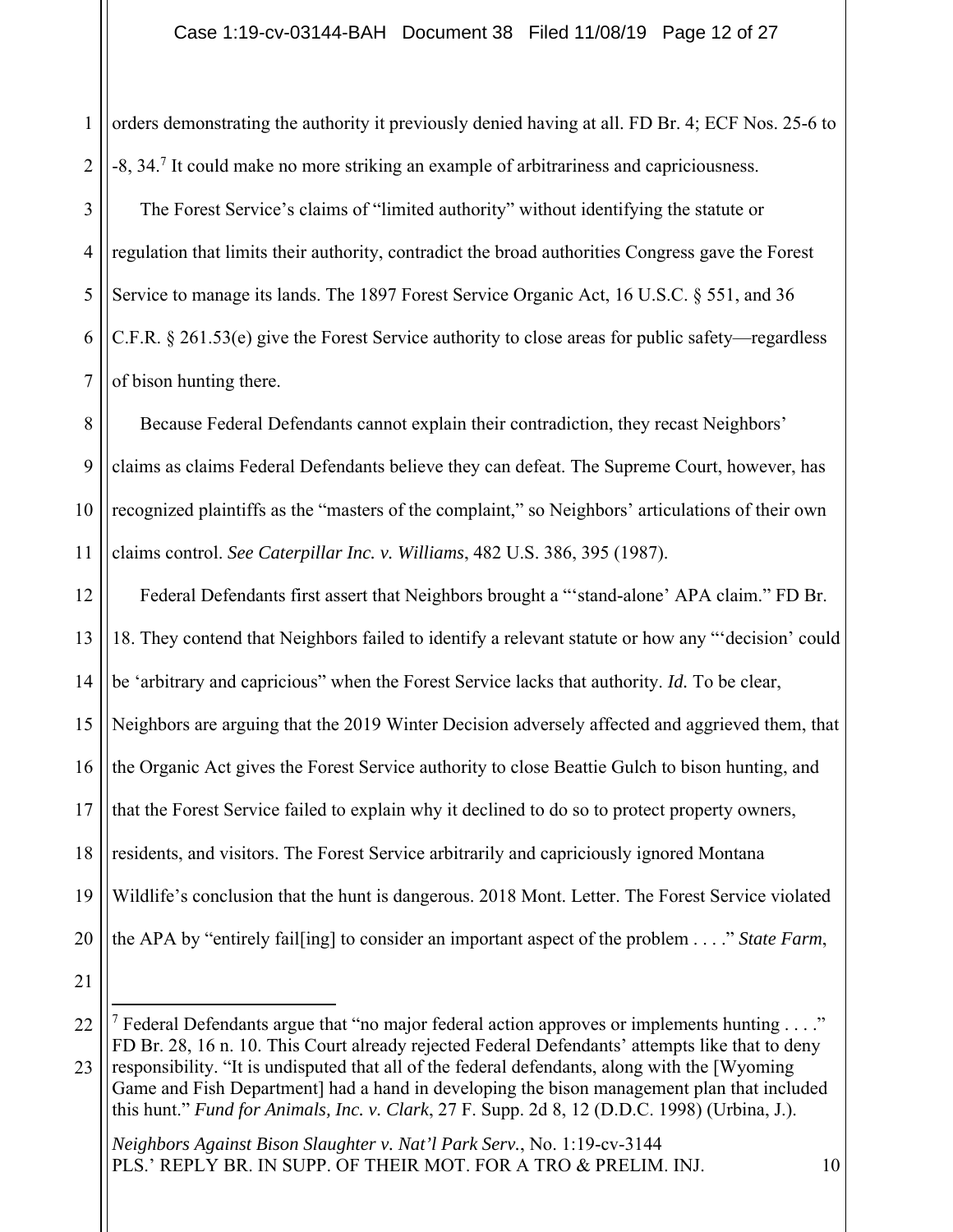1 2 3 463 U.S. at 43; Pls.' Br. 18. Thus, Neighbors identified the final agency action, the statutory standard, and the APA flaw that led to their aggrievement. Neighbors' argument does not qualify as a "stand-alone" APA argument.

4 5 6 7 8 9 10 11 12 13 14 Federal Defendants contend that Neighbors claim "that the Forest Service was required to issue a more expansive closure," that the Park Service "must" control bison hunting in Beattie Gulch, and that some unidentified force requires the Park Service to include particular "information . . . in annual operations documents like the 2019 Winter [Decision]." FD Br. 16, 20. They also contend that Neighbors has made a 706(1) claim for more "shooting closures." *Id.* at 19. They cast Neighbors' arguments as substantive. None of these descriptions matches the Complaint. Neighbors has brought only procedural claims and it does not demand the agencies do anything, except reasonably analyze and explain their decisions. Here, however, the Forest Service failed to "articulate a satisfactory explanation for its action including a rational connection between the facts found and the choice made." *State Farm*, 463 U.S. at 43 (quotations omitted).

15 16 17 18 19 20 21 22 Federal Defendants make the slippery-slope argument that, if the Court required the Forest Service to consider closing bison hunting in Beattie Gulch, it could require the Forest Service to consider closures on the entire Custer Gallatin National Forest. FD Br. 18. That mistakes these particular facts. Montana has not identified a dangerous bison hunt on the whole Forest—just on this quarter-mile-square area, adjacent to other areas the Forest Service already closed. 2018 Mont. Letter. Courts can only uphold agencies' decisions, "if at all, on the basis articulated by the agency itself." *State Farm*, 463 U.S. at 50. The 2019 Winter Decision nowhere articulates any reason for failing to consider public safety in Beattie Gulch.

23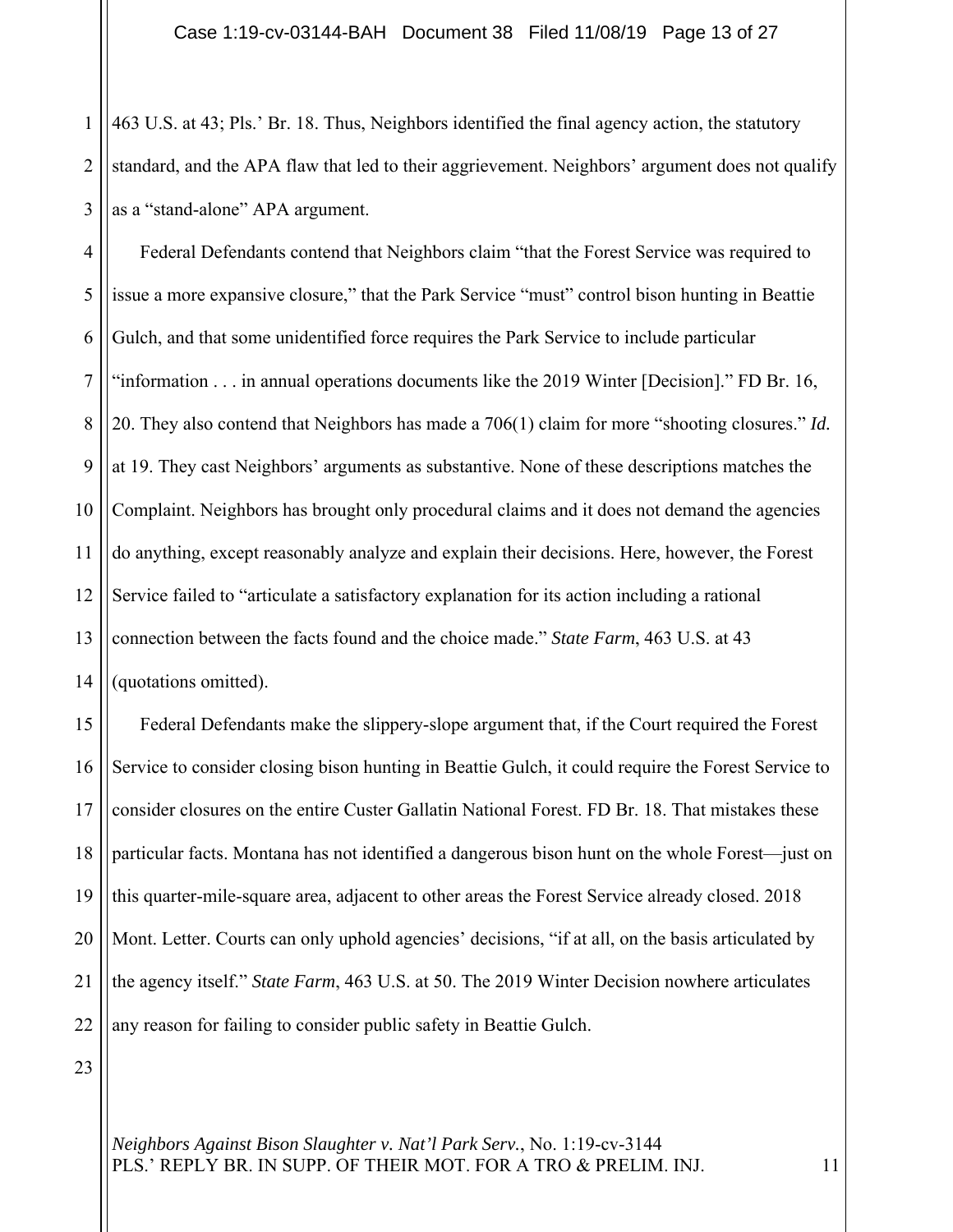### Case 1:19-cv-03144-BAH Document 38 Filed 11/08/19 Page 14 of 27

1 2 3 4 5 6 7 8 9 10 11 As a last-ditch effort to make the 2019 Winter Decision unreviewable, Federal Defendants claim that their enforcement decisions not to close Beattie Gulch are unreviewable. FD Br. 18- 19. Federal Defendants argue that the APA exempts enforcement decisions from judicial review as "agency action . . . committed to agency discretion by law." 5 U.S.C. § 701(a)(2); FD Br. 18- 19). Decisions whether to close areas to protect "[p]ublic health or safety" do not qualify as "enforcement" decisions against any individual, and the phrase "public health and safety" provides a sufficient standard for courts to review decisions to determine whether they advance that goal. 36 C.F.R. § 261.53(e); *see Citizens to Preserve Overton Park v. Volpe*, 401 U.S. 402, 410 (1971) (recognizing that courts can review whether agencies identified "feasible and prudent alternatives"), *abrogated on other grounds by Califano*, 430 U.S. 99. The "very narrow" exception in Section 701(a)(2) applies in "rare circumstances," and only

12 13 14 15 16 17 18 19 if the law and regulation have "no meaningful standard against which to judge the agency's exercise of discretion." *Overton Park*, 401 U.S. at 410; *Heckler v. Chaney*, 470 U.S. 821, 830 (1985); *Lincoln v. Vigil*, 508 U.S. 182, 191 (1993). To be clear, a decision to close an area does not "enforce" the closure area against any particular individual, so the exception for enforcement does not apply. *See Crowley Caribbean Trans., Inc. v. Pena*, 37 F.3d 671, 676 (D.C. Cir. 1994). Once the Forest Service explains its decision whether to close areas, this Court can review it as "standard judicial fare" to determine whether the closures advance "[p]ublic health and safety." *Delta Air Lines, Inc. v. Exp.-Imp. Bank*, 718 F.3d 974, 977 (D.C. Cir. 2013); 36 C.F.R. §

20 261.53(e). No law committed all closure decisions to agency discretion.

21 22 In the absence of an explanation from the agencies for their decisions, the APA compels the Court to set aside the 2019 Winter Decision and to remand it to the Forest Service.

23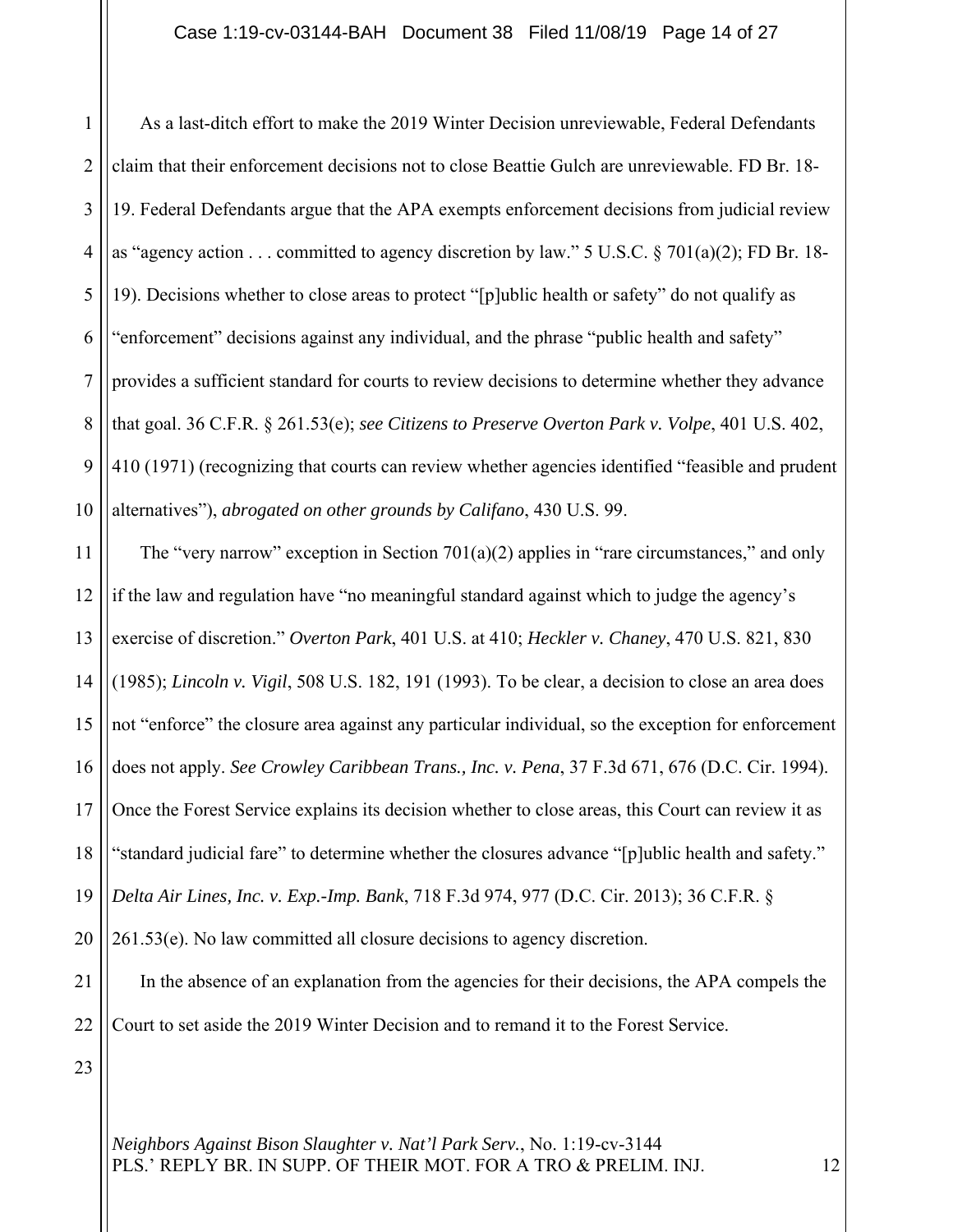1 2 3 4 5 6 7 D. The Park Service Arbitrarily and Capriciously decided to otherwise dispose of bison. In their opening brief, Neighbors explained that the Park Service has control over the bison leaving Yellowstone, so it arbitrarily and capriciously issued the 2019 Winter Decision without considering keeping the bison within Yellowstone for the safety of property owners, residents, and visitors. Pls. Br. 21-22. Indeed, this is exactly how the Park Service has managed bison in the past: preventing the bison from naturally migrating out of Yellowstone. *See* IBMP EIS xvi. Federal Defendants concede this argument by failing to respond to it.

8  $\overline{Q}$ 10 11 12 Neighbors also explained that Federal Defendants arbitrarily and capriciously issued the 2019 Winter Decision by failing to consider controlling Yellowstone bison outside Yellowstone. *Id.* at 22-28. Neighbors demonstrated that Congress gave the Park Service authority to manage Yellowstone bison directly—regardless of their location—when it delegated authority to "otherwise dispose of the surplus" Yellowstone bison.<sup>8</sup> Pls.' Br. 22-28.

13 14 15 16 17 18 An agency abuses its discretion by making an error of law—just as a "district court by definition abuses its discretion when it makes an error of law." *Koon v. United States*, 518 U.S. 81, 100 (1996), *superseded by the* PROTECT Act, Pub. L. No. 108-21, 117 Stat. 650, 670 (2003), *as recognized in United States v. Clough*, 360 F.3d 967, 970 n.1 (9th Cir. 2004); *NLRB v. Brown*, 380 U.S. 278, 292 (1965) ("Courts must, of course, set aside [agency] decisions which rest on an erroneous legal foundation.") (quotations omitted); *Cousins*, 880 F.2d at 609. In other

<sup>19</sup>

<sup>20</sup>

<sup>&</sup>lt;sup>8</sup> The full text provides:

<sup>21</sup> 22 Hereafter the Secretary of the Interior is authorized, in his discretion and under regulations to be prescribed by him, to give surplus elk, buffalo, bear, beaver, and predatory animals inhabiting Yellowstone National Park to Federal, State, county, and municipal authorities for preserves, zoos, zoological gardens, and parks: Provided, That the said Secretary may sell or otherwise dispose of the surplus buffalo of the Yellowstone

<sup>23</sup> National Park herd, and all moneys received from the sale of any such surplus buffalo shall be deposited in the Treasury of the United States as miscellaneous receipts. Yellowstone Management Act Amendments (emphasis added).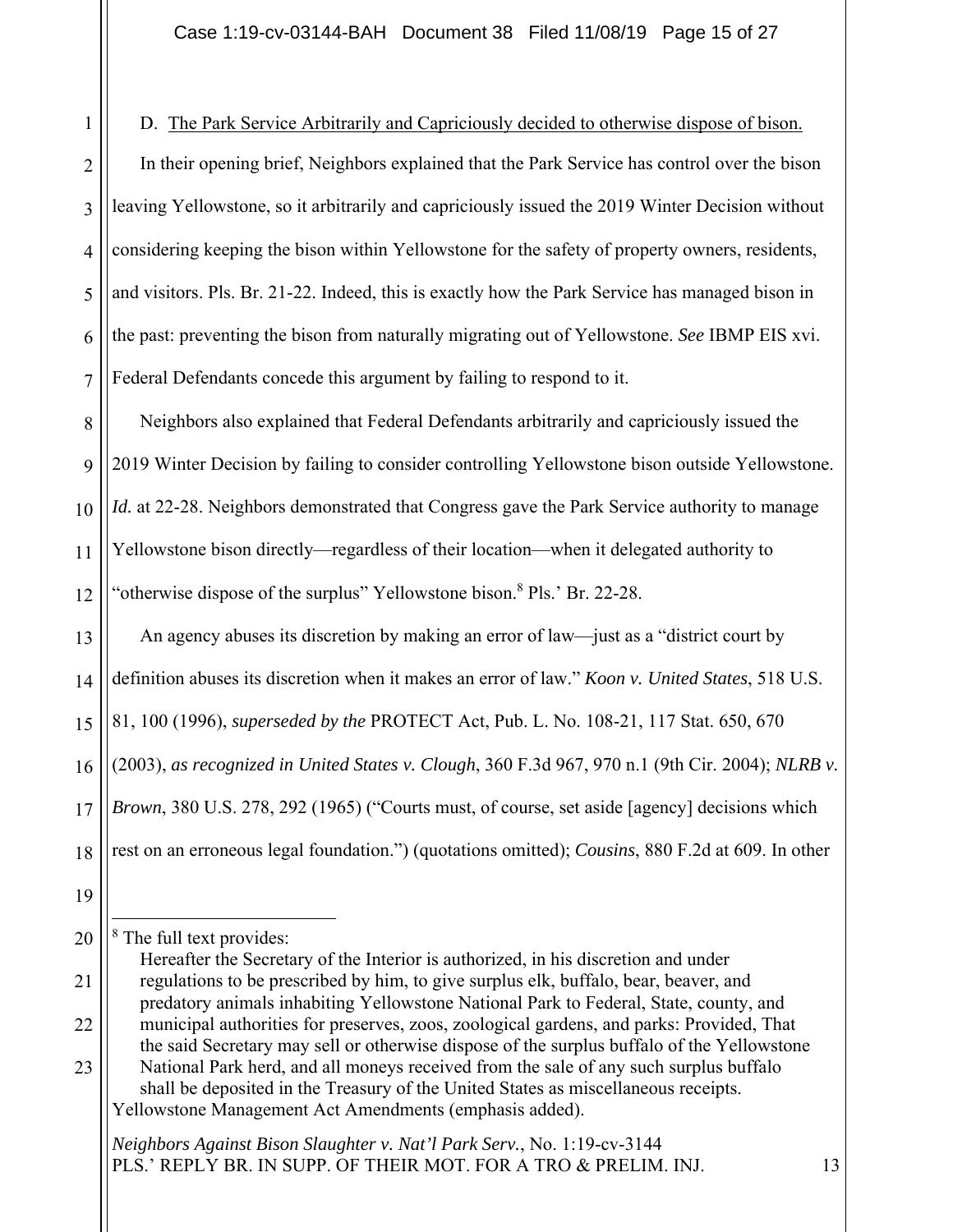1 2 words, an agency could not have exercised its discretion reasonably if it incorrectly believed the law had foreclosed an alternative for exercising that discretion.

3 4 5 6 7 In response, Federal Defendants deny that they misinterpreted the Yellowstone Management Act Amendments and justify their interpretation based on the length of time they have been interpreting it. FD Br. 20-22. Implementing an incorrect statutory interpretation for ninety-five years does not somehow prove the Park Service's interpretation correct. It is applying *Chevron*  deference backwards. *See Chevron U.S.A., Inc. v. NRDC*, 467 U.S. 837, 842-43 (1984).

8 9 10 11 12 13 14 Here, the plain text of the statute controls. Under the APA, the Supreme Court applies the classic, two-step *Chevron* test to interpret statutes. Under step 1, courts ask "whether Congress has directly spoken to the precise question at issue. If the intent of Congress is clear, that is the end of the matter; for the court, as well as the agency, must give effect to the unambiguously expressed intent of Congress." *Chevron U.S.A. v. NRDC*, 467 U.S. 837, 842-43 (1984). Only the second step asks about the agency's interpretation.<sup>9</sup> Contrary to Federal Defendants' arguments, analysis of the Yellowstone Management Act Amendments never leaves the first step.

15 16 17 18 19 20 Neighbors analyzed the Yellowstone Management Act Amendments in meticulous detail to explain the statute's plain meaning and the historical forces that drove the statute. Pls.' Br. 22- 28. Under step 1, courts determine Congress's intent by using those "traditional tools of statutory construction." *Chevron*, 467 U.S. at 843 n.9; *Kisor*, Slip Op. 14. Traditional tools include these canons of construction. *See Epic Sys. Corp. v. Lewis*, 138 S. Ct. 1612, 1630 (2018). Dictionary definitions of "otherwise" and "dispose of" each individually, and even more so together,

21

<sup>22</sup>  $9$  Under step 2, if "Congress has not directly addressed the precise question at issue" and "if the statute is silent or ambiguous with respect to the specific issue, the question for the court is

<sup>23</sup> whether the agency's answer is based on a permissible construction of the statute." *Id.* at 843; *see also Kisor v. Wilke*, No. 18-15, Slip Op. 11-19 (2019) (describing the similar process for interpreting agency regulations).

*Neighbors Against Bison Slaughter v. Nat'l Park Serv.*, No. 1:19-cv-3144 PLS.' REPLY BR. IN SUPP. OF THEIR MOT. FOR A TRO & PRELIM. INJ. 14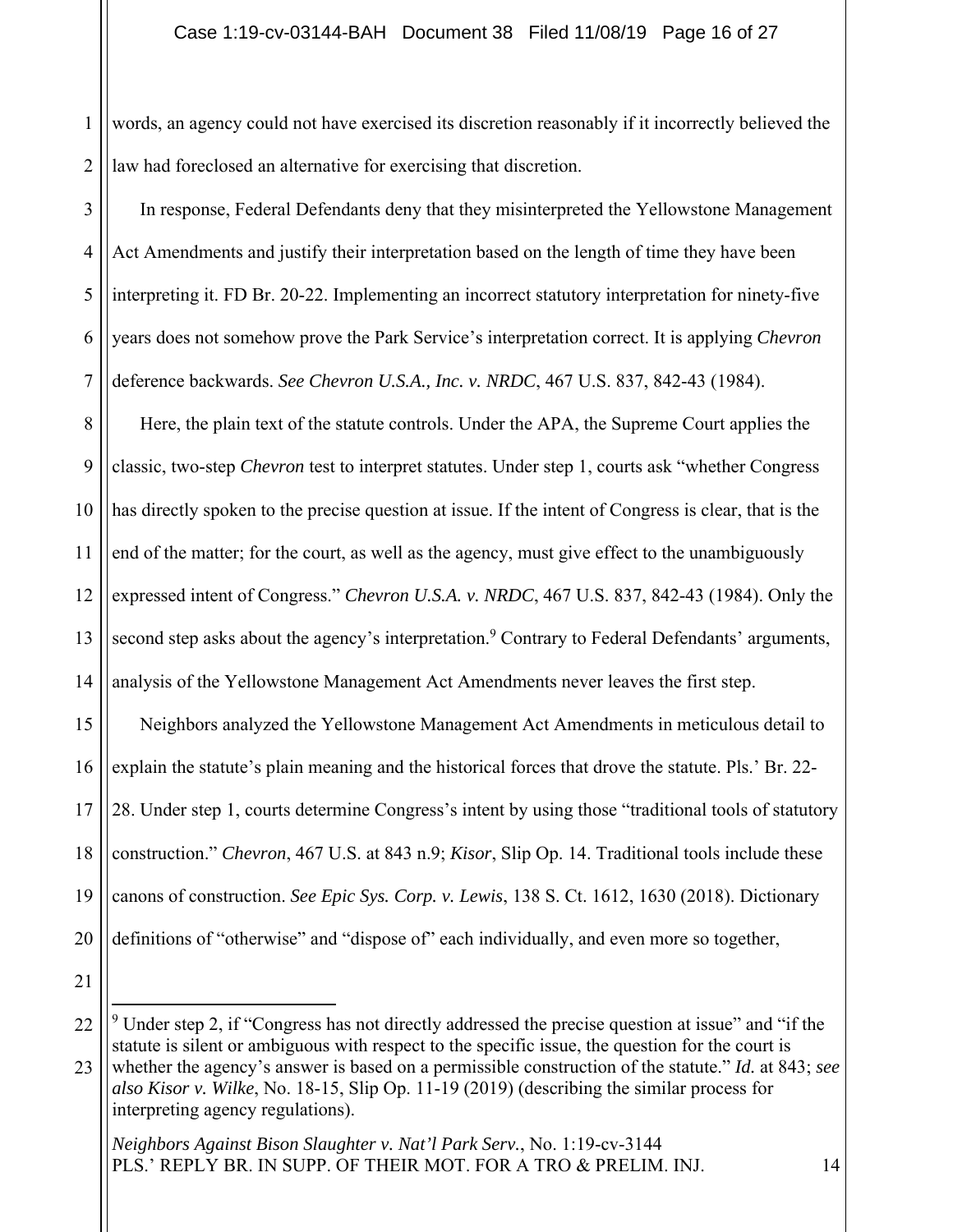### Case 1:19-cv-03144-BAH Document 38 Filed 11/08/19 Page 17 of 27

2 3 4 5 6 7 demonstrate that Congress granted broad discretion to the Park Service to manage Yellowstone bison directly. Pls.' Br. 27-28. Another canon of construction directs courts to use history to illuminate statutory meaning. *Id.* at 25-26. No ambiguities remain for the Park Service to interpret in step 2. *See In re England*, 375 F.3d 1169, 1181-1182 (D.C. Cir. 2004) (Roberts, J.) ("This calls to mind what Judge Friendly described as Felix Frankfurter's 'threefold imperative to law students' in his landmark statutory interpretation course: '(1) Read the statute; (2) read the statute; (3) read the statute!' Henry J. Friendly, Benchmarks 202 (1967)").

8 9 10 11 12 13 14 15 16 17 18 19 20 21 22 23 Federal Defendants contend that the Park Service "has no authority to manage beyond [Yellowstone's] boundaries." FD Br. 23. They cite no statute that restricts their limited jurisdiction, so they can only be arguing that nothing in the Yellowstone Management Act Amendments gives them that jurisdiction. As shown above, however, in that statute, Congress gave broad authority over Yellowstone bison—without limiting that authority by geography. Federal Defendants argue that nothing demonstrates that Congress "inten[ded] to usurp Montana's traditional police role over hunting within its borders." FD Br. 20. Neighbors agrees. As they stated in their brief, "nothing mandates the Park Service to exercise all of its authority and to take over the entire bison management scheme from Montana . . . ." Pls.' Br. 29. But Congress left that door open to ensure the Park Service could do so, if necessary. Even if the Park Service has discretion to allow Montana to manage bison hunting outside Yellowstone, as in 2019 Winter Decision, that does not cure the Park Service's abuse of discretion. The Park Service can reasonably exercise its discretion only based upon an accurate understanding of the law and available options. Until it recognizes its authorities, and specifically decides *whether* to use them, it acts arbitrarily and capriciously. *See NLRB*, 380 U.S. at 292; *Cousins*, 880 F.2d at 609.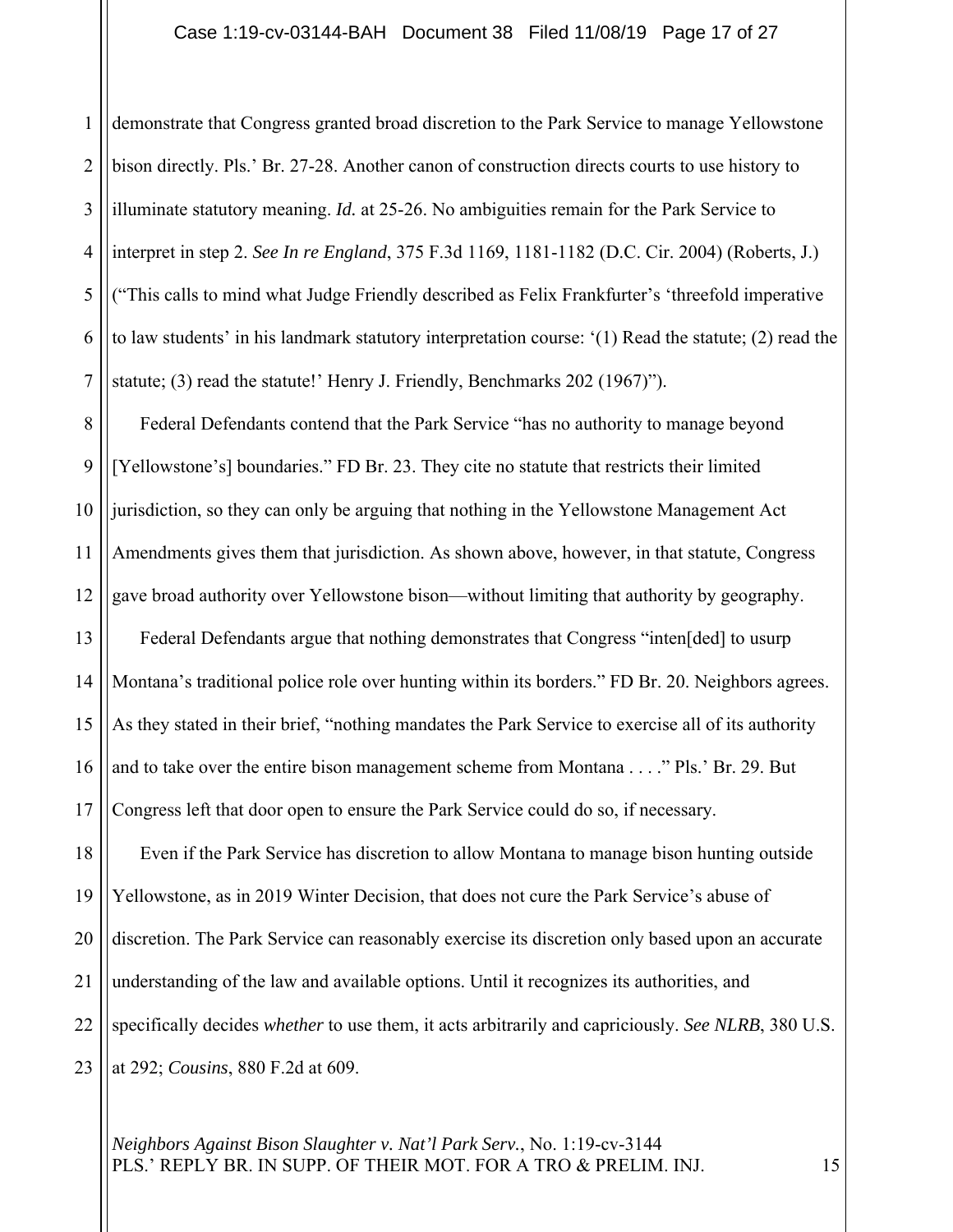1 2 3 4 5 6 7 8  $\overline{Q}$ E. The Park Service and Forest Service violated NEPA in the 2019 Winter Decision. In their opening brief, Neighbors showed that the Park Service and the Forest Service violated NEPA by failing to analyze the direct, indirect, and cumulative impacts of the 2019 Winter Decision. Pls.' Br. 29-33. In particular, Neighbors argued that Federal Defendants misconceived their jurisdictional authority, and consequently segmented the bison management plan into smaller decisions to avoid their NEPA obligations. *Id.* at 30-32. They violated NEPA by failing to analyze the impacts of bison hunting, generally, and bison hunting in Beattie Gulch, in particular. *Id.* Because they failed to analyze the environmental impacts of the 2019 Winter Decision, they violated the APA. *Id.*

10 11 12 13 14 15 16 17 18 19 20 21 22 23 Federal Defendants argue that "no federal action is necessary to approve or facilitate hunting on State of Montana or National Forest System lands." FD Br. 28. While true, the Park Service and the Forest Service acted to manage bison and even to manage the bison hunt in the 2019 Winter Decision. Because that decision qualifies as a "major Federal action," *see* Pls.' Br. 29-33, NEPA requires the Park Service and the Forest Service to analyze all direct, indirect, and cumulative impacts of that decision. 40 C.F.R. §§ 1502.16, 1508.7, 1508.8; Pls.' Br. 30. *See NRDC v. U.S. Nuclear Regulatory Comm'n*, 606 F.2d 1261, 1271 (D.C. Cir. 1979) (holding that, although the agency completed a program-level EIS on radioactive waste management, NEPA still required the agency to analyze each decision on individual waste storage tanks). Federal Defendants argue that the *Mayo* case precludes this NEPA claim because nothing required the Forest Service and Park Service to complete a new NEPA analysis every year during the multi-year program. FD Br. 29-30. They quote *Mayo* for the principle that "[a]n agency 'is not required to repeat its analysis simply because the agency makes subsequent discretionary choices in implementing the program.'" 875 F.3d at 20-21. But there, plaintiffs

*Neighbors Against Bison Slaughter v. Nat'l Park Serv.*, No. 1:19-cv-3144 PLS.' REPLY BR. IN SUPP. OF THEIR MOT. FOR A TRO & PRELIM. INJ. 16 "identified no significant way in which the subsequent hunting authorizations deviated from the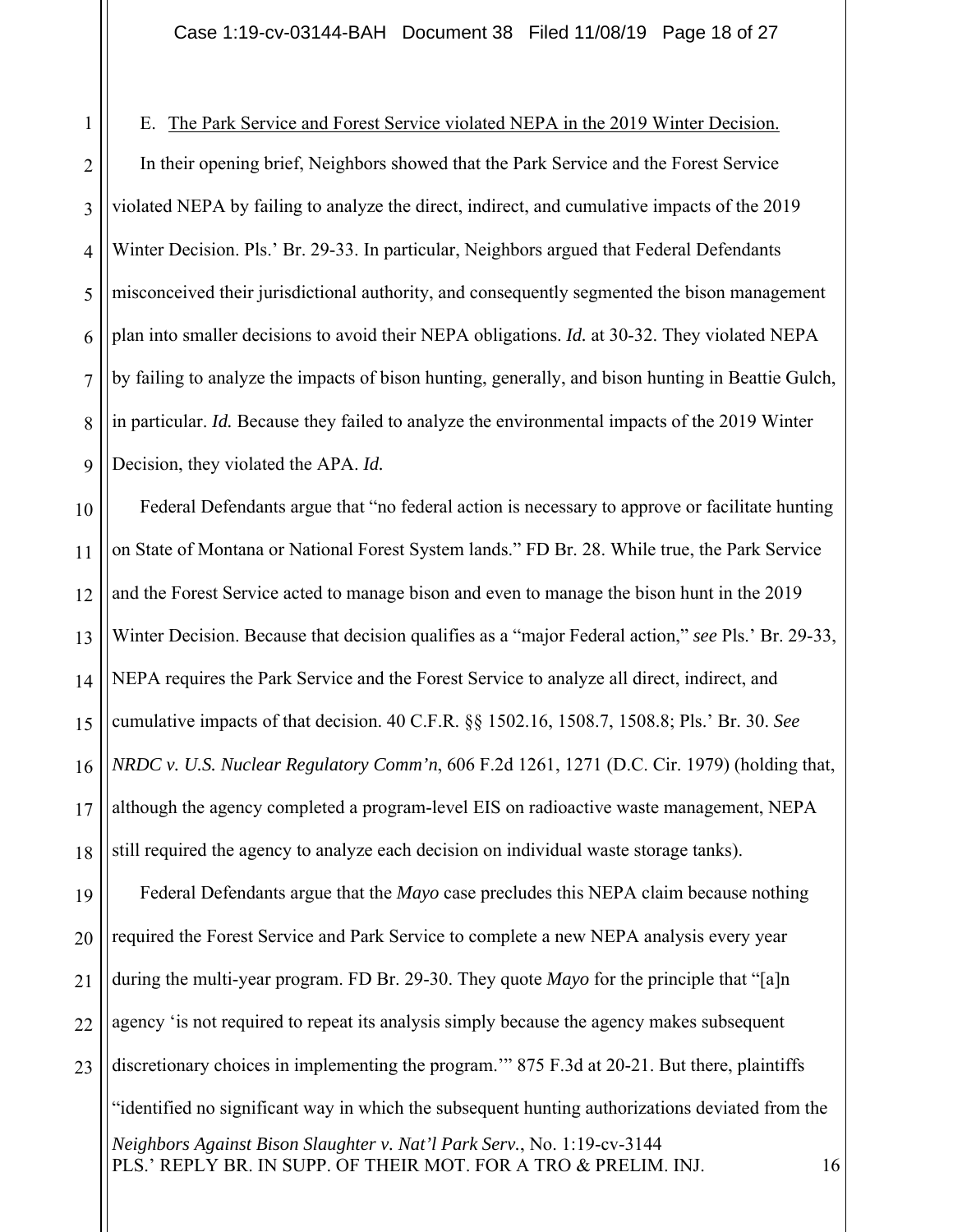1 2 3 4 5 assessment made in 2007." *Id*. at 21. Here, the IBMP ROD never approved hunting at all, and even the IBMP EIS never analyzed the intense, concentrated hunt at Beattie Gulch that the 2019 Winter Decision approved. *Mayo* does not save Federal Defendants from complying with NEPA. They have not completed any NEPA analysis since 2000, although they have completed changes that approved bison hunting and then made it more dangerous.

6 7 8 9 10 11 12 13 Neighbors pointed out that the IBMP ROD specifically deferred their analysis of hunting impacts until Montana described the hunting parameters. Pls.' Br. 34-35 (citing IBMP ROD 15). Federal Defendants argue that the 2011 Document concluded that bison hunting was consistent with an alternative in the IBMP ROD that the Park Service and Forest Service did not choose in the IBMP ROD. FD Br. 31 n.14. But that 2011 Document relied on Montana's Environmental Assessment (EA), ECF No. 4-18; it never completed the federal analysis as NEPA requires. *See S. Fork Band Council of W. Shoshone v. U.S. Dep't of the Interior*, 588 F.3d 718, 726 (9th Cir. 2009).

14 15 16 17 18 19 Federal Defendants repeatedly argue that they lack jurisdiction to manage hunting outside Yellowstone. FD Br. 28. Likely, they argue they last jurisdiction to avoid NEPA's obligations for further review. They rely on the IBMP ROD for the conclusion that "'[o]utside the park the State of Montana has the management authority over the bison.'" *Id.* at 3 (quoting IBMP ROD 6). The ROD is wrong on this point. Federal Defendants identify no statutory authority that overcomes the statutes that Neighbors cites.

20 21 22 23 In addressing a thorny issue over criminal jurisdiction on tribal lands, one court of appeals recognized that "nearly all Americans . . . live under overlapping federal and state jurisdictions." *Negonsott v. Samuels*, 933 F.2d 818, 822 (10th Cir. 1991), *aff'd*, 507 U.S. 99 (1993). Just as Federal Defendants seek to draw bright jurisdictional lines that give jurisdiction away; the Tribes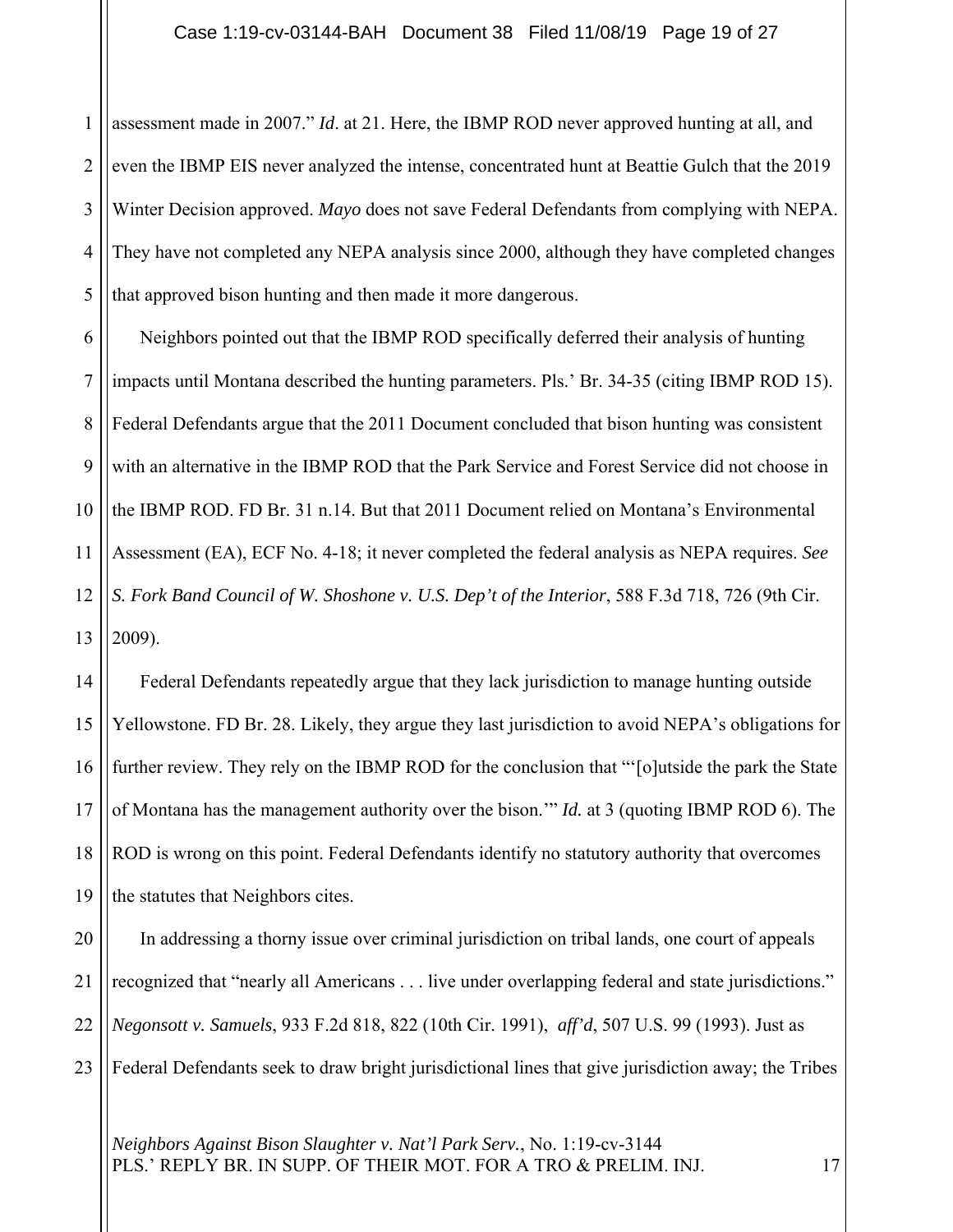1 2 3 4 5 6 7 8 seek bright lines that take jurisdiction. The Tribes argue that "Federal Defendants [do not] authorize[] or enforce[] Amici Tribes' Treaty hunt," because [t]hat sovereign authority is vested in Amici Tribes, who promulgate their own laws and regulations governing the Treaty hunt . . . ." Br. of Amicus Curiae [Tribes] in Supp. of [FD Br.] (Tribes' Br.) 12, ECF No. 31. They refer to the Supremacy Clause making treaties the "supreme law of the land." *Id.* at 15; U.S. Const. art. VI, cl. 2. No one doubts that legal principle—as far as it goes. It does not go far here because federal statutes also apply. They, too, qualify as the "supreme law of the land." Tensions like this commonly leave agencies and courts to resolve complex jurisdictional issues.

9 10 11 12 13 14 15 16 17 18 At the least, bison hunting in Beattie Gulch implicates the Forest Service's Organic Act and the Yellowstone Management Act Amendments. It could also implicate tribal treaties depending on their language and application. *See* Tribes' Br. 1. These complexities, however, only magnify the Park Service's and Forest Service's NEPA failures. In their opening brief, Neighbors pointed to NEPA regulations that require agencies to analyze "[p]ossible conflicts between the proposed action and the objectives of Federal, regional, State, and local (and in the case of a reservation, Indian tribe) land use plans, policies and controls for the area concerned." 40 C.F.R. §§ 1502.16, 1506.2(d); Pls.' Br. 30. But no NEPA analysis attempts to knit together these jurisdictional lines. That NEPA failure has led to this untenable situation in Beattie Gulch that endangers property owners, residents, and visitors.

19 20 21 22 23 Last year, the Supreme Court clarified the method for interpreting statutes that may conflict, and it would interpret conflicts between statutes and treaties the same way. "When confronted with two Acts of Congress allegedly touching on the same topic," courts have no "liberty to pick and choose among congressional enactments," but have a duty "to give effect to both." *Epic*, 138 S. Ct. at 1624 (citations, quotations, and alterations omitted). When a party argues that two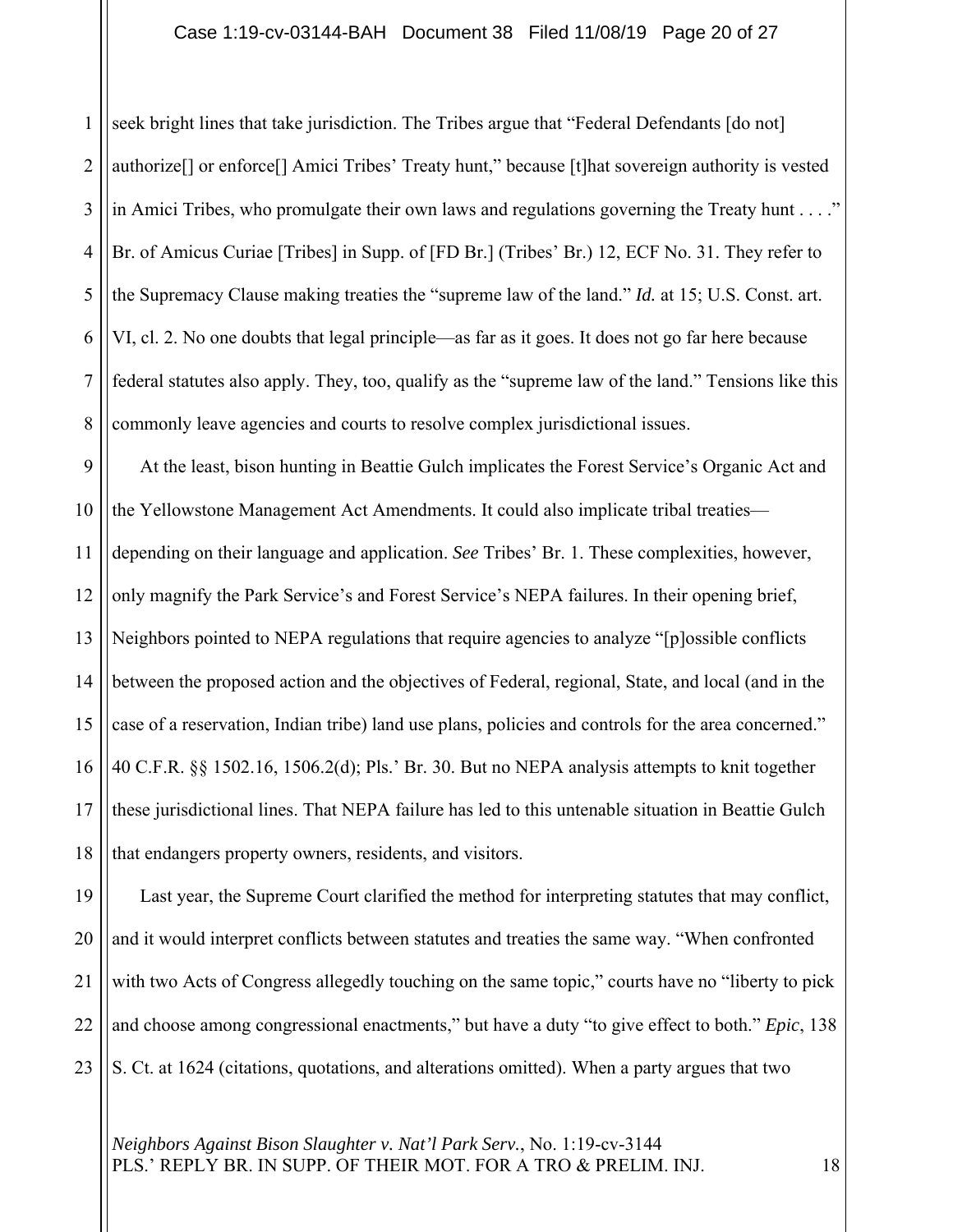1 2 3 statutes irreconcilably conflict, and that "one displaces the other," that party "bears the heavy burden of showing a clearly expressed congressional intention that such a result should follow." *Id.* (citations, quotations, and alterations omitted).

4 5 6 7 8 9 10 11 12 In situations like this, Congress assigned the agencies the initial responsibility for working out these basic, management complexities. When, for example, when faced with multitudes of federal land management statutes, one court recognized federal agencies "authority to reasonably regulate" an easement over federal land. *Adams v. United States*, 3 F.3d 1254, 1260 (9th Cir. 1993). Here, instead of seeking to harmonize the supreme laws of the land, however, Federal Defendants have simply picked among them.<sup>10</sup> Federal Defendants failed in their duties and violated the APA. *See State Farm*, 463 U.S. at 48-49 (finding an APA violation because "[t]here are no findings and no analysis here to justify the choice made, no indication of the basis on which the [agency] exercised its expert discretion." (quotations omitted)).

14

15

17

13

F. The Seriously Different Picture Here Compels the Park Service and the Forest Service to Issue a Supplemental EIS.11

16 18 19 Neighbors demonstrated in their initial brief that the concentrated, dangerous hunt in Beattie Gulch no longer fits within the range of alternatives that Federal Defendants analyzed in the IBMP EIS, and that NEPA therefore requires the agencies to complete a supplemental EIS. Pls.' Br. 33-34. NEPA requires supplemental EISes under two circumstances. First, it requires a supplemental EIS if an agency's changes to its action qualify as "substantial" and "relevant to environmental concerns." 40 C.F.R.  $\S$  1502.9(c)(i). Second, it requires that analysis if new information arises, and if that new information demonstrates the remaining federal action would affect the environment "in a significant manner or to a significant extent not already considered."

22 23

20

21

 $10$  To be clear, Neighbors are not asking the Court to harmonize the treaties in this case. They seek the Park Service and Forest Service to complete their initial, independent NEPA obligation.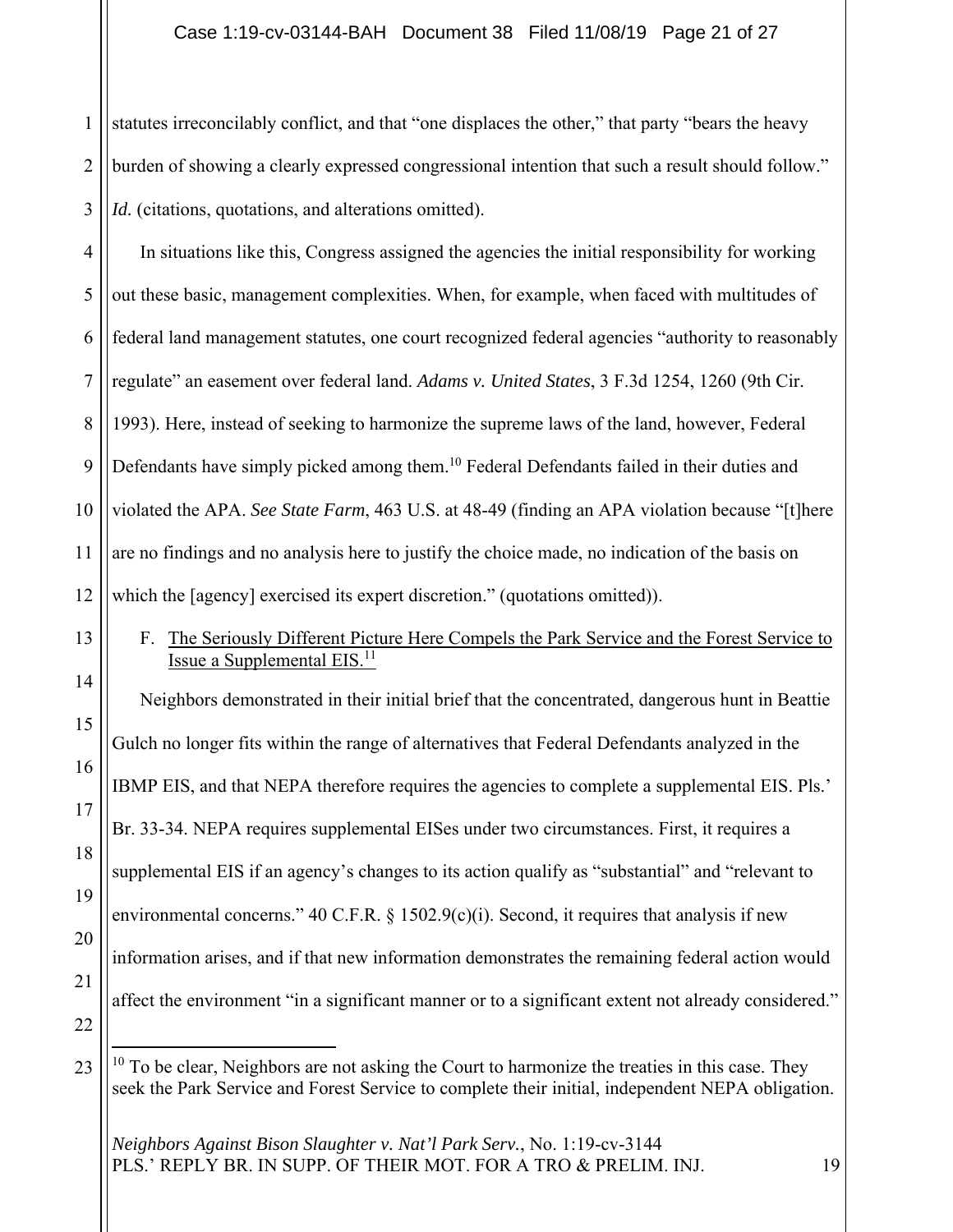1 2 3 *Marsh v. Or. Nat. Res. Council*, 490 U.S. 360, 374 (1989); 40 C.F.R. § 1502.9(c)(1)(ii). Again, the Park Service and the Forest Service have never analyzed the impact of new, concentrated, intense bison hunting at Beattie Gulch under NEPA.

4 5 6 7 8 9 10 11 12 13 14 15 16 17 18 19 20 21 22 23 In response, Federal Defendants argue that the circumstances here do not rise to the level of presenting a "'*seriously* different picture of the environmental landscape.'" FD Br. 30 (quoting *Nat'l Comm for the New River v. FERC*, 373 F.3d 1323, 1330 (D.C. Cir. 2004)). They casually list analyses of impacts on viewers, on human health, and on the bison population. *Id.* at 30-31. They point to the IBMP EIS acknowledging that hunting would cause a major impact on viewers sensitive to bison killing. *Id.* They then argue that hunting on the Custer Gallatin National Forest "is not a new circumstance," and neither is bison hunting. *Id.* at 31. The IBMP EIS's superficial analysis does not let Federal Defendants evade NEPA's requirement to issue a supplemental EIS. Federal Defendants' explanation does not survive the "hard look" that courts take at NEPA analyses. *See Kleppe v. Sierra Club*, 427 U.S. 390, 410 n.21 (1976). This situation meets the first standard because newly allowing bison hunting on a quarter-mile-square area, in Beattie Gulch, qualifies as a substantial change relevant to environmental concerns. Montana has recognized that the configuration has escalated and become dangerous. 2018 Mont. Letter. Federal Defendants arbitrarily and capriciously dismissed those concerns without a supplemental EIS. For the second standard, Federal Defendants misunderstand the law. In determining whether a circumstance qualifies as "new," the supplemental EIS regulation asks whether it is new since the prior environmental analysis (the IBMP EIS)—not new since the history of time. *See*   $1502.9(c)(1)(ii)$ . Here, Beattie Gulch bison hunting started after 2000. It therefore qualifies as new. When NEPA asks whether that new condition causes a "significant" impact, *id.*, NEPA defines the term: "[s]ignificantly as used in NEPA requires considerations of both context and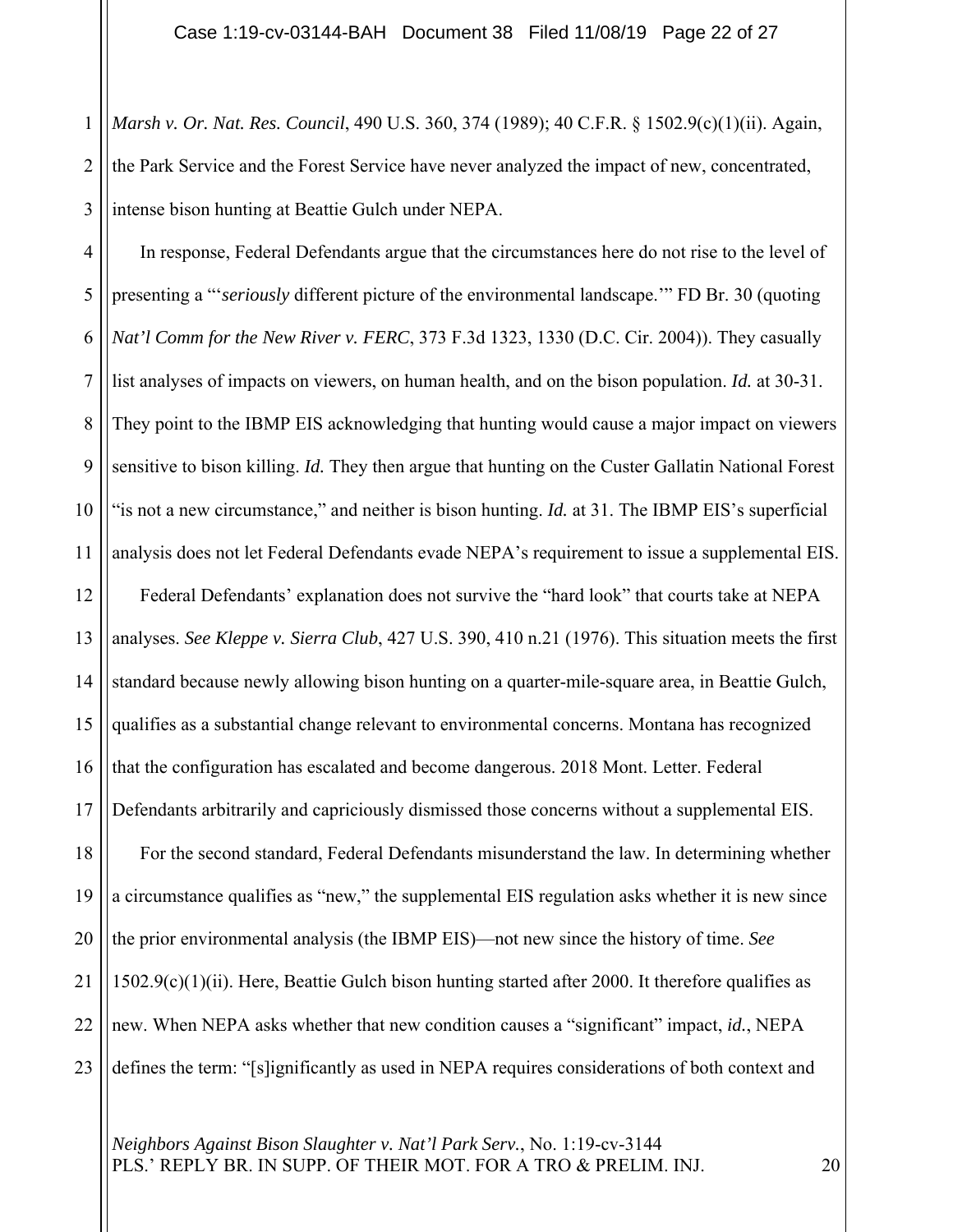| 1              | intensity." <i>Id.</i> § 1580.27. This concentrated, intense, dangerous bison hunt contextually                                 |
|----------------|---------------------------------------------------------------------------------------------------------------------------------|
| $\overline{2}$ | proximate to property owners, residents, and visitors causes a significant impact; the Forest                                   |
| 3              | Service and the Park Service have acted arbitrarily and capriciously by ignoring those dangers.                                 |
| $\overline{4}$ | See 2018 Mont. Letter. NEPA requires the Park Service and Forest Service to issue a                                             |
| 5              | supplemental EIS.                                                                                                               |
| 6              | II. The Impending Risk of Death and Illness from Bison Hunting in Beattie Gulch<br><b>Outweigh all Other Equitable Factors.</b> |
| 7              | The balance of the equities weighs heavily in favor of stopping the Beattie Gulch bison hunt.                                   |
| 8              | A. Neighbors Risks Irreparable Injury from the Bison Hunt in Beattie Gulch.                                                     |
| 9              | In their opening brief, Neighbors demonstrated that the hunting in Beattie Gulch risks their                                    |
| 10             | lives, risks their businesses, risks exposing them to the <i>Brucella abortus</i> bacterium, and risks                          |
| 11             | traumatizing them. Pls.' Br. 36-43. In response, Federal Defendants argue that Neighbors'                                       |
| 12             | allegations of irreparable harm only qualify as speculative until someone dies from a bullet or                                 |
| 13             | contracts undulant fever. FD Br. 40. The Supreme Court has already rejected these arguments.                                    |
| 14             | "[A] remedy for unsafe conditions need not await a tragic event." Helling v. McKinney, 509 U.S.                                 |
| 15             | 25, 33 (1993). In Helling, the Supreme Court stopped injuries from second-hand cigarette                                        |
| 16             | smoking in prisons. Id. at 34. It observed, "[i]t would be odd to deny an injunction to inmates                                 |
| 17             | who plainly proved an unsafe, life-threatening condition in their prison on the ground that                                     |
| 18             | nothing yet had happened to them." Id. at 33. Analogous to fears of catching the Brucella                                       |
| 19             | abortus bacterium, the Supreme Court recognized that "a prison inmate also could successfully                                   |
| 20             | complain about demonstrably unsafe drinking water without waiting for an attack of dysentery."                                  |
| 21             | Id.                                                                                                                             |
| 22             | Here, Neighbors relied on a well-credentialed expert, Dr. Peter Nara, who managed the Virus                                     |
| 23             | Control Section of the National Cancer Institute at NIH, and whom the Park Service had hand-                                    |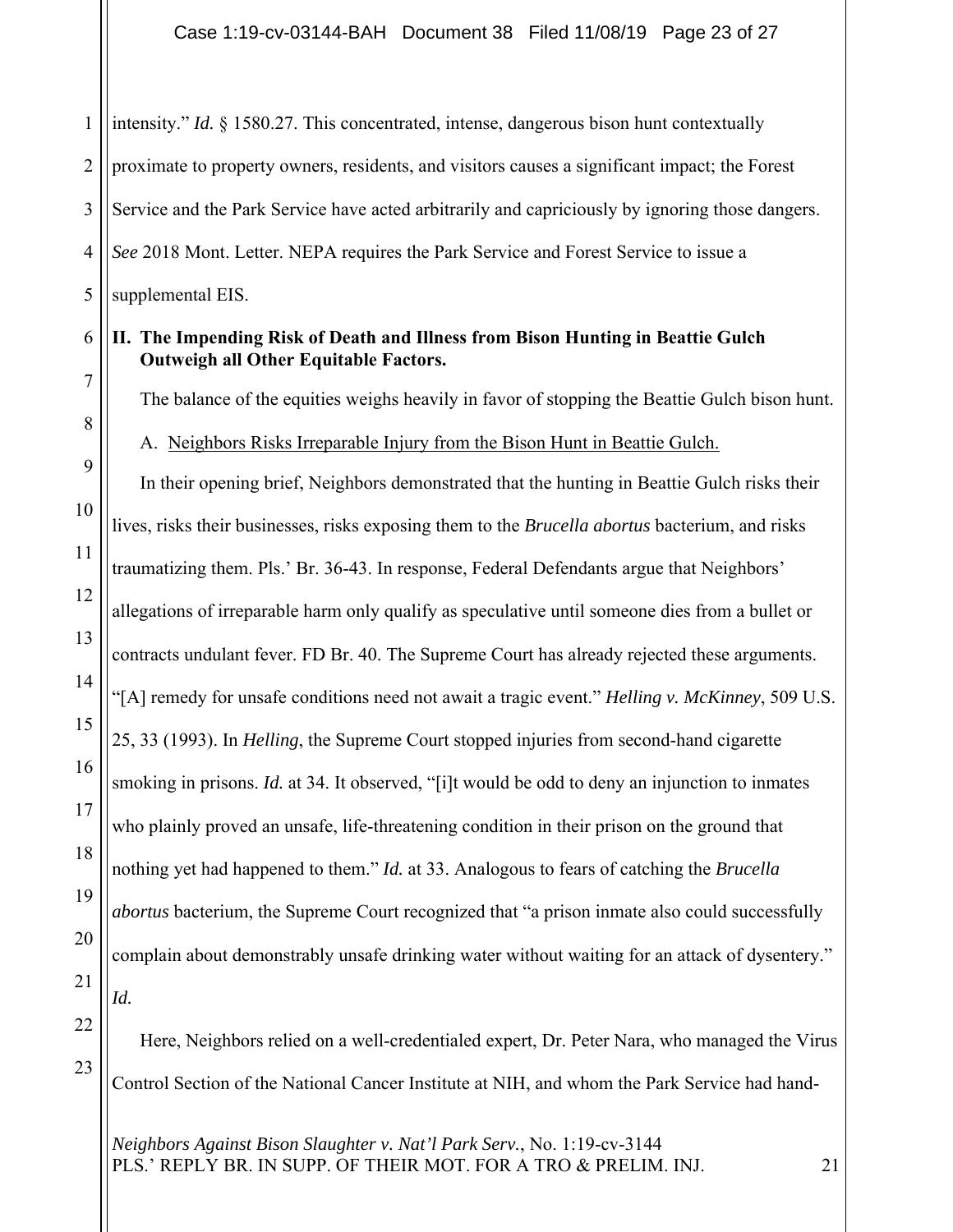1 2 3 4 5 picked to study brucellosis in Yellowstone. Nara Decl. ¶¶ 6, 12, ECF No. 4-45. Federal Defendants dismissed him because he did not conclude that someone would certainly catch *Brucella abortus*. FD Br. 35. The Court need not wait for that certainty before enjoining the hunt. "[A]n ongoing, unstable, and looming threat to human health and safety" suffices. *See* Nara Decl. ¶ 2.

6 7 8 9 10 11 12 13 Next, Federal Defendants argue that Neighbors "offer no evidence to support their premise that the hunt is dangerous for non-hunters." FD Br. 34. Putting aside the United States' apparent callous disregard for human life, the letters recognize broad dangers. The 2018 Montana Letter talks about "hunter safety." That term means hunting safely for everyone. Montana identified danger from "20-30 or more hunters [commonly] shoot[ing] simultaneously as groups of bison cross the boundary." *Id.* Federal Defendants undermine their credibility by arguing that dozens of hunters shooting at moving targets do not endanger nearby property owners, residents, and visitors.

14 15 16 17 18 19 20 Neighbors demonstrated that Ms. Lynn would suffer irreparable injury from losing her ability to photograph bison from her own land. Pls.' Br. 39-40. Federal Defendants argue that does not qualify as irreparable harm because she can go to Yellowstone to photograph bison. FD Br. 37. But photographing bison from one's own land has a special meaning. *See Fund For Animals*, 27 F. Supp. 2d at 14 (enjoining bison hunts near Yellowstone because seeing "the bison . . . in an organized hunt would cause them to suffer an aesthetic injury that is not compensable in money damages.").

21 22 23 In their opening brief, Neighbors asserted that Ms. Lynn will suffer irreparable harm from losing one of her two rental cabins by Beattie Gulch. Pls.' Br. 40-43. Federal Defendants deny that risk as speculative and not "beyond redemption." FD Br. 37-38. They are wrong. Ms. Lynn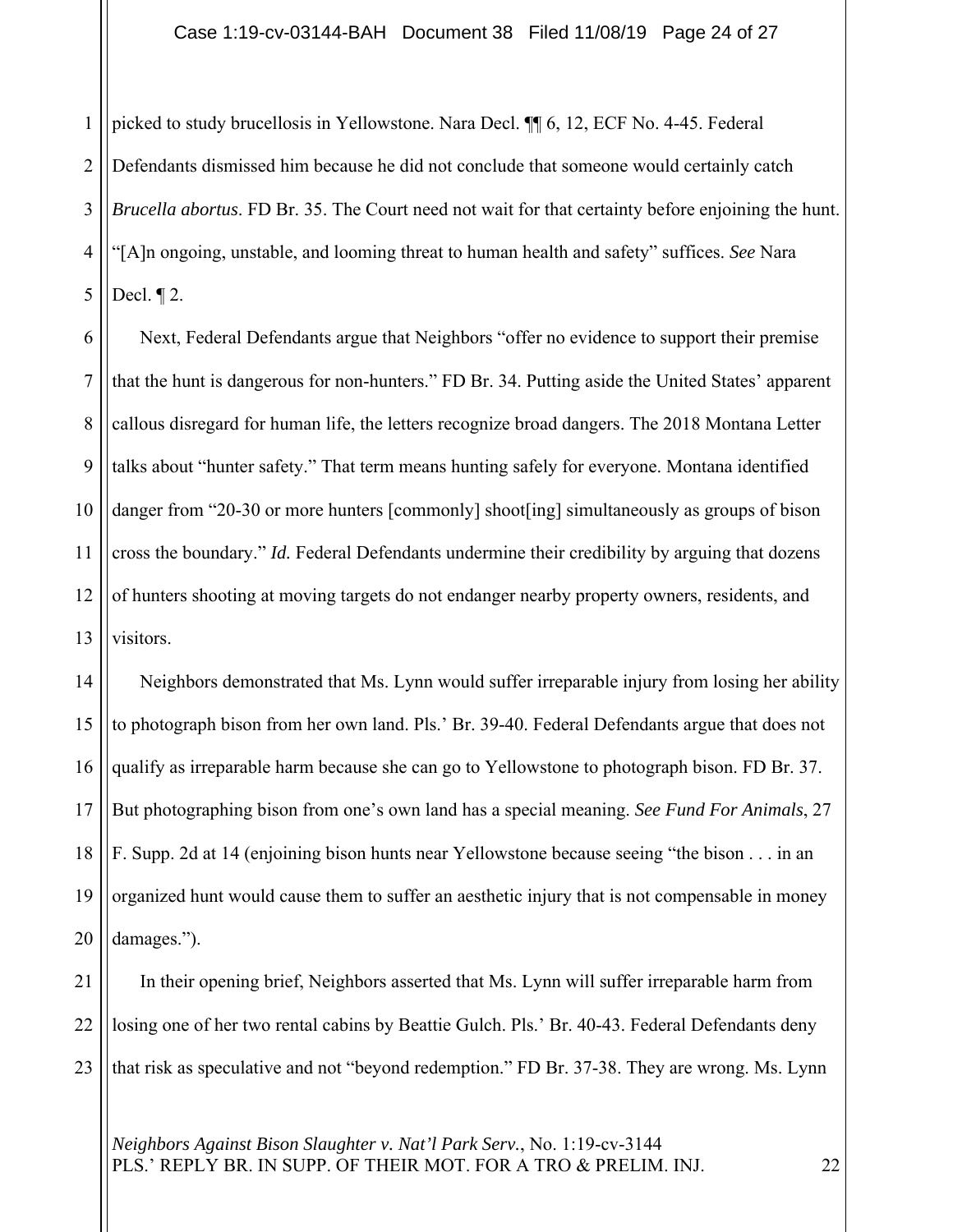### Case 1:19-cv-03144-BAH Document 38 Filed 11/08/19 Page 25 of 27

1 2 3 4 5 6 need not wait to lose her business before the Court can issue an injunction. *See Helling*, 509 U.S. at 33. Federal Defendants ignore the distinction between (a) losing money and (b) losing a business by tipping it to unprofitability and consequently losing title to a property that Ms. Lynn may never regain. Lynn Decl. ¶¶ 36-50; Pls.' Br. 40-43. That distinction matters for a woman using that vacation-rental-cabin, small business for her retirement plans. Pls.' Br. 40-43. This Court's broad, equitable powers easily extend to stopping the Beattie Gulch bison hunt

7 8 now. Its "equitable authority to grant remedies is at its apex when public rights and obligations are thus implicated." *Kansas v. Nebraska*, 574 U.S. 445, 472 (2015).

9 10 11 12 13 14 15 16 17 18 19 20 Federal Defendants contend that Neighbors delayed filing their motion, and that delay demonstrates a lack of irreparable harm. FD Br. 38-39. Neighbors moved as quickly as they could. Their counsel spent months interviewing over a dozen witnesses, reviewing IBMP documents, piecing together a complex record, reviewing earlier Yellowstone bison cases, and researching the law. Neighbors needed every moment to prepare adequately to challenge this negligent treatment of Beattie Gulch residents. With lives and livelihoods at stake, they took the time they needed to assemble the strongest case possible—not for purposes of gamesmanship. Neighbors complied with the local rules by filing their motion soon enough for the Parties to brief it and for the Court to hold a hearing within twenty-one days. *See* LCvR 65.1. In their first discussion with Federal Defendants' counsel, Neighbors' counsel sought to negotiate a more relaxed briefing schedule because, they explained, bison may not leave Yellowstone until months into 2020.12 Federal Defendants declined. Neighbors acted with appropriate haste and dispatch.

22

23

21

<sup>12</sup> *See* Bison Mgmt. Operations Winter 2018-19, at 2, IBMP (Apr. 4, 2019), ibmp.info/Library/StatusReports/20190404 YELLbison fieldOpsMgmtSummary.pdf.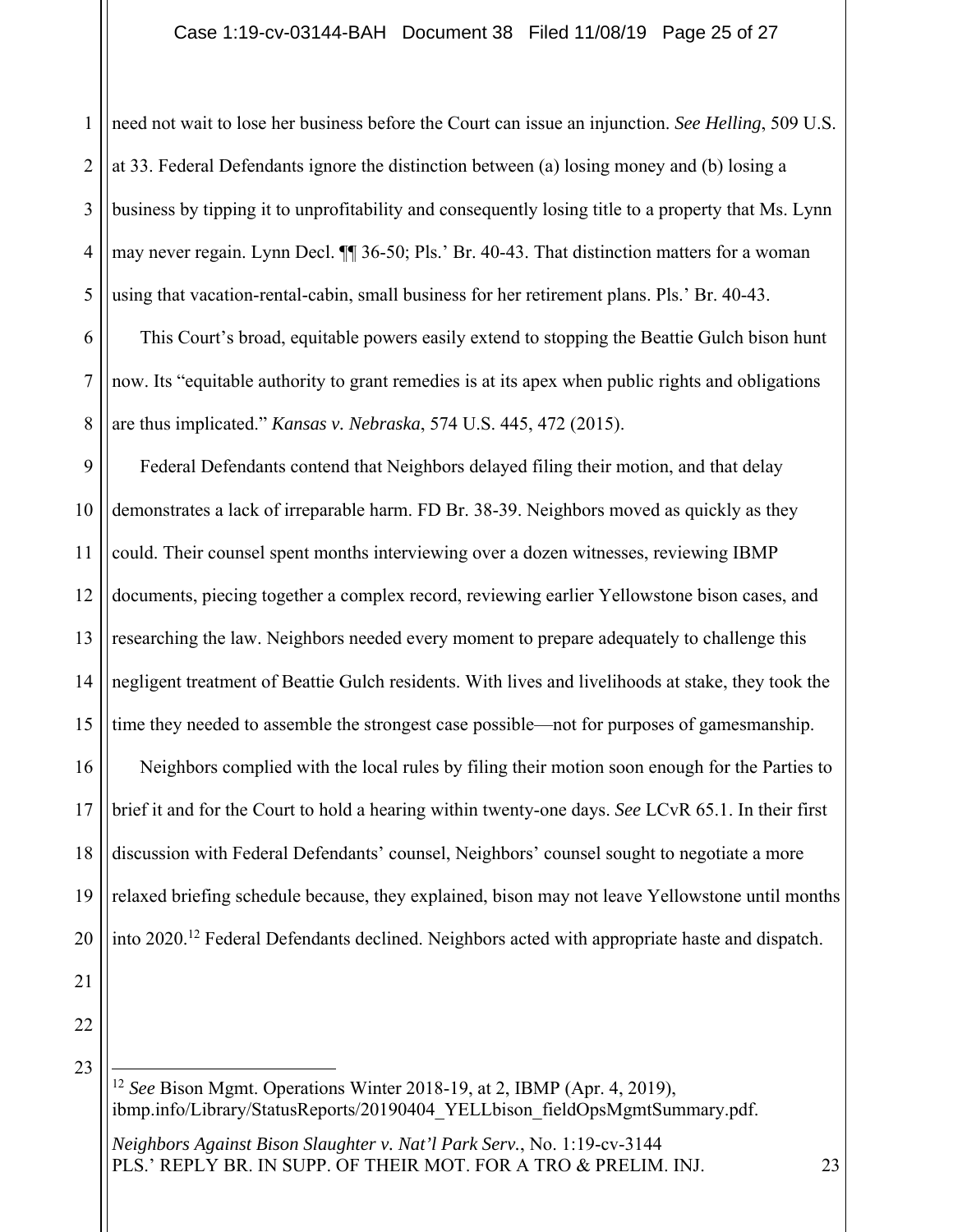B. Federal Defendants Have Demonstrated No Irreparable Harm to Themselves.

2 3 4 5 6 7 8  $\overline{Q}$ 10 Federal Defendants have failed to demonstrate any concrete, irreparable harm to the Park Service or to the Forest Service. They assert irreparable harm from someone stopping them from doing whatever they want regardless of the impacts. FD Br. 41 ("strong interests in preserving its fundamental management prerogatives and discretion"). They contend that stopping the bison hunt will undermine the "cooperative federalism scheme that governs wildlife management on National Forest System Lands." *Id.* That management scheme has already broken down. Montana Governor Steve Bullock recognized the "[o]n-going rancor" and inertia that consistently drags bison management to the status quo. ECF 4-23 at 7. Stopping a scheme that led to a dangerous bison hunt hardly qualifies as irreparable harm.

11

1

C. The Public Interest Weighs in Favor of Stopping the Hunt.

12 13 14 15 16 Neighbors argued that Congress's definition of the public interest weighs heavily in favor of temporarily stopping the bison hunt while the agencies compile their administrative records and the Parties brief the case. Pls.' Br. 44-45. Federal Defendants reveal that they care more about continuing the bison hunt than they care about hunters' lives. They shrug their shoulders, call hunting an "inherently dangerous activity," and dismiss any safety concerns. FD Br. 35.

17 18 19 20 21 22 23 Neighbors hold great respect for the Tribes and their treaty-based hunting rights. The Tribes argue that they will suffer irreparable harm because the United States gives them no other place to hunt bison. "Beattie Gulch is where the majority of the Amici Tribes' harvest has occurred and is anticipated to occur in the near future." Tribes Br. 12. But Federal Defendants manage numerous acres of public lands in Washington, Oregon, Idaho, and Montana. Putting the majority of the tribal bison hunting on one quarter-mile-square area at Beattie Gulch only underscores Federal Defendants' arbitrary and capricious decision-making. They are failing at their multiple-use mission. They are failing the Tribes by forcing them to risk their lives in an